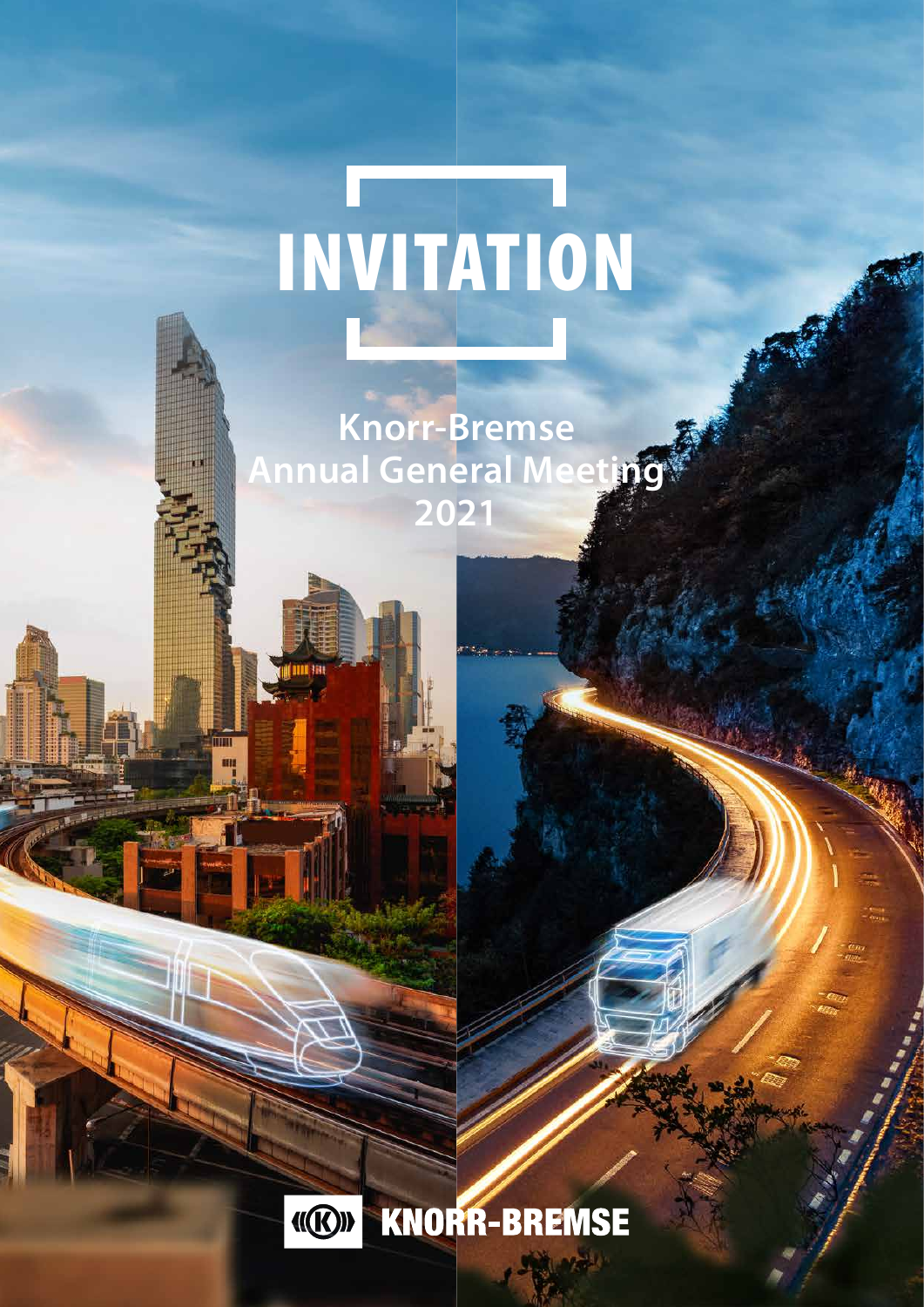# **Information pursuant to Section 125 of the German Stock Corporation Act (Aktiengesetz) in conjunction with Table 3 of the Implementing Regulation (EU) 2018/1212 ("EU IR")**

# **A. Specification of the message**

- 1. Unique identifier of the event: 2021 virtual Annual General Meeting of Knorr-Bremse AG (**Formal specification pursuant to the EU IR**: KnorrBremse\_oHV\_20210520)
- 2. Type of message: Notice of Annual General Meeting (**Formal specification pursuant to the EU IR:** NEWM)

# **B. Specification of the issuer**

- 1. ISIN: DE000KBX1006
- 2. Name of issuer: Knorr-Bremse AG

# **C. Specification of the meeting**

- 1. Date of the General Meeting: 20 May 2021 (**Formal specification pursuant to the EU IR**: 20210520)
- 2. Time of the General Meeting: 10:00 a.m. (CEST) (**Formal specification pursuant to the EU IR**: 8:00 a.m. UTC)
- 3. Type of General Meeting: Annual General Meeting held as a virtual general meeting without the shareholders or their authorized representatives (Bevollmächtigte) being physically present (**Formal specification pursuant to the EU IR**: GMET)
- 4. Location of the General Meeting: URL to the AGM Portal of the company for following along with the Annual General Meeting via video and audio stream and for exercising shareholder rights: www.ir.knorr-bremse.com/agm Location of the general meeting within the meaning of the German Stock Corporation Act (Aktiengesetz): Moosacher Straße 80, 80809 Munich, Germany (**Formal specification pursuant to the EU IR**: www.ir.knorr-bremse.com/agm)
- 5. Record Date: 29 April 2021, 00:00 hrs. CEST

Pursuant to Article 21 of the company's Articles of Association, shareholders are entitled to participate in the Annual General Meeting electronically via the AGM Portal and to exercise their shareholder rights, in particular their voting rights, if they have registered their participation with the company prior to the meeting and if they have submitted proof of their entitlement to attend. Such entitlement must be proven in the form of proof of a shareholding issued by the ultimate intermediary, which is usually the depository institution. The proof of a shareholding must refer to 29 April 2021, 00:00 hrs. (CEST) (record date). (**Formal specification pursuant to the EU IR**: 20210429, 00:00 hrs. CEST)

6. Website to the Annual General Meeting/uniform resource locator (URL): www.ir.knorr-bremse.com/agm

#### **Additional information concerning the convening of the general meeting (blocks D to F of Table 3 of the Annex to Implementing Regulation (EU) 2018/1212):**

Information about the participation in the general meeting (block D), the agenda (block E) and the specification of the deadlines regarding the exercise of other shareholder rights (block F) can be found on the following website: www.ir.knorr-bremse.com/agm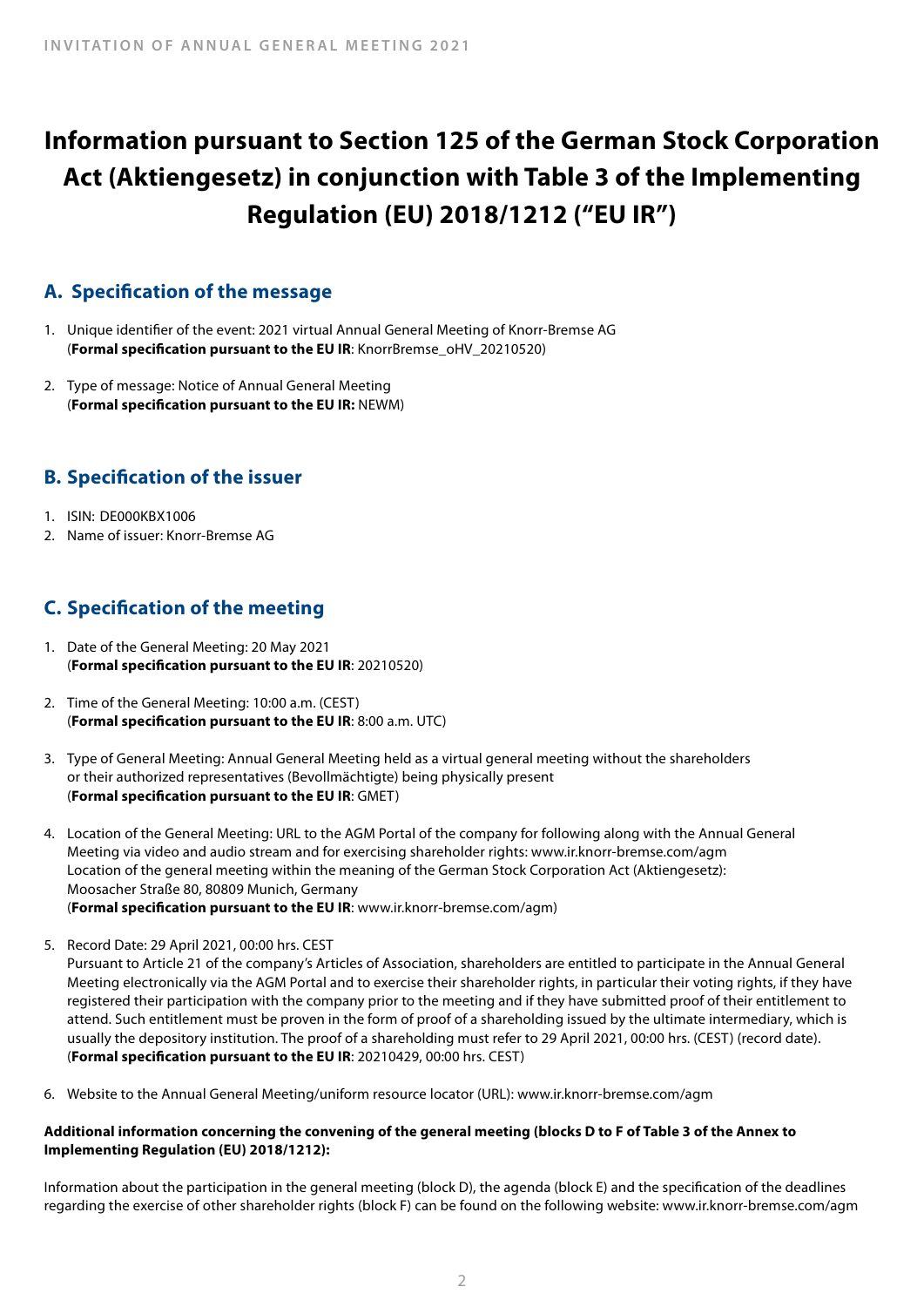# **Overview of the agenda**

| Agenda item 1 | Presentation of the adopted annual financial statements, the approved consolidated financial statements<br>and the combined management report on Knorr-Bremse AG and the Knorr-Bremse Group for the fiscal<br>year 2020 as well as the report of the Supervisory Board for the fiscal year 2020 | p. 3 |
|---------------|-------------------------------------------------------------------------------------------------------------------------------------------------------------------------------------------------------------------------------------------------------------------------------------------------|------|
| Agenda item 2 | Appropriation of retained earnings                                                                                                                                                                                                                                                              | p. 4 |
| Agenda item 3 | Approval of the acts of the members of the Executive Board                                                                                                                                                                                                                                      | p. 4 |
| Agenda item 4 | Approval of the acts of the members of the Supervisory Board                                                                                                                                                                                                                                    | p. 4 |
| Agenda item 5 | Resolution on the appointment of the auditor of the annual financial statements and the consolidated<br>financial statements as well as the auditor for the review of the half-yearly financial report for the fiscal<br>year 2021                                                              | p. 4 |
| Agenda item 6 | Elections to the Supervisory Board                                                                                                                                                                                                                                                              | p. 5 |
| Agenda item 7 | Resolution on the approval of the remuneration system for the Executive Board members                                                                                                                                                                                                           | p. 6 |
| Agenda item 8 | Resolution on the granting of approval to implement an employee share purchase plan for employees<br>in the United States of America and in particular in the state of California                                                                                                               | p. 6 |

# **Knorr-Bremse Aktiengesellschaft**

Munich

ISIN DE000KBX1006 German Securities Identification Number (Wertpapier-Kenn-Nummer, "WKN"): KBX100

#### **Notice of the 2021 Annual General Meeting of Knorr-Bremse AG on 20 May 2021**

Dear Shareholders,

We hereby invite you to the **Annual General Meeting of Knorr-Bremse AG** on Thursday, 20 May 2021, at 10:00 a.m. (CEST), which will be held as a **virtual Annual General Meeting** without the shareholders or their authorized representatives being physically present.

For properly registered shareholders, the Annual General Meeting will be broadcasted in its entire duration in a live video and audio stream on the internet. The shareholders will exercise their voting rights exclusively by way of absentee voting or by issuing powers of attorney to the company-nominated proxies. The location of the Annual General Meeting within the meaning of the German Stock Corporation Act (Aktiengesetz, "**AktG**") is the registered seat of the company, Moosacher Straße 80, 80809 Munich, Germany.

# **I. Agenda**

#### **1. Presentation of the adopted annual financial statements, the approved consolidated financial statements and the combined management report on Knorr-Bremse AG and the Knorr-Bremse Group for the fiscal year 2020 as well as the report of the Supervisory Board for the fiscal year 2020**

The aforesaid documents include the remuneration report and the explanatory report in respect of the information to be disclosed pursuant to Sec. 289a and Sec. 315a of the German Commercial Code (Handelsgesetzbuch) in the version applicable to the annual and consolidated financial statements of 2020.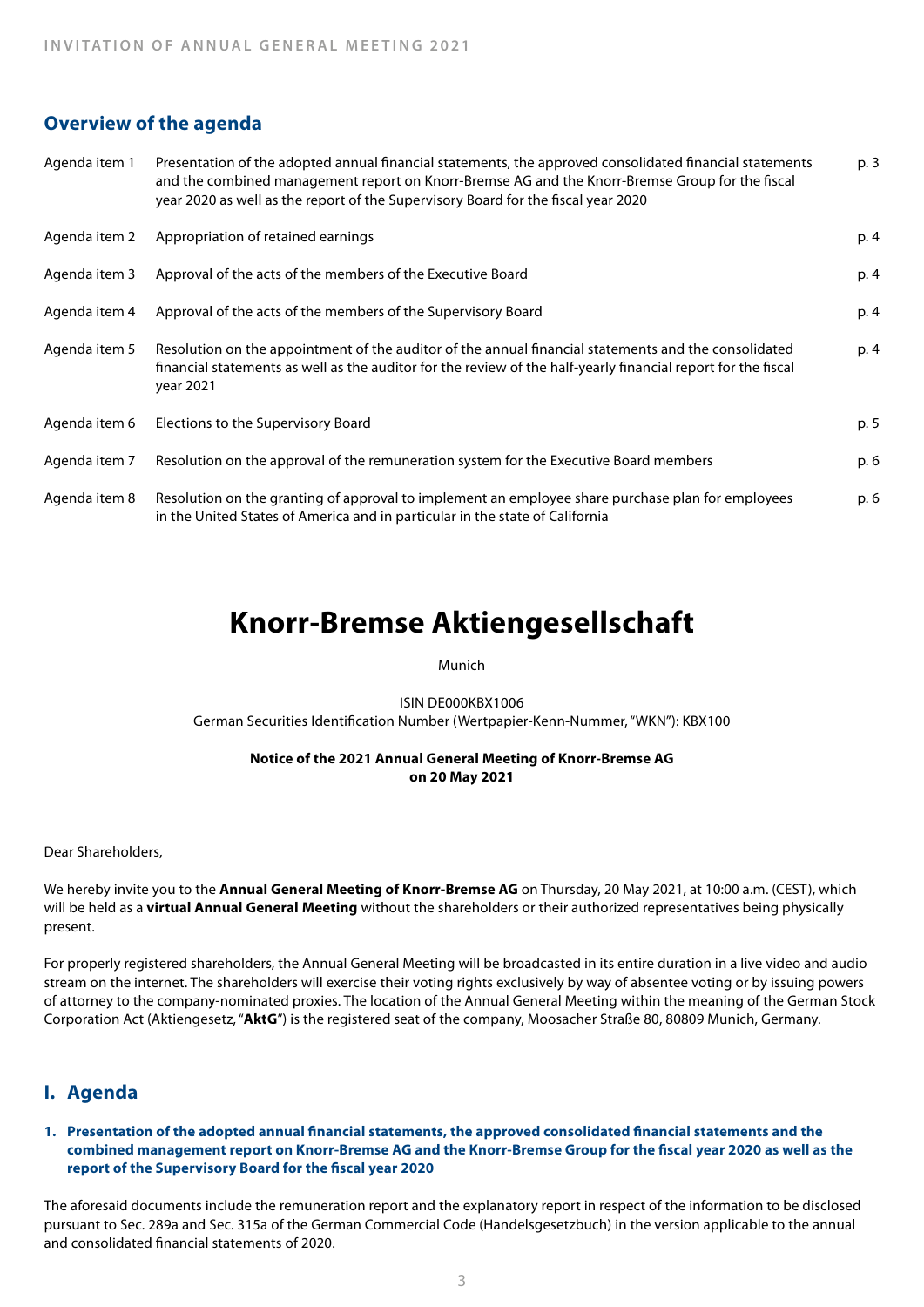The documents to be presented will be expounded on in detail during the Annual General Meeting. The aforesaid documents and the Declaration on Corporate Governance, which also includes the report on corporate governance, are available on our website at ir.knorr-bremse.com/agm and will also be available there during the Annual General Meeting. The Sustainability Report, which also includes the separate non-financial report on the Knorr-Bremse Group, has also been published on the internet at knorr-bremse.com/ en/responsibility.

The Supervisory Board has approved the annual financial statements prepared by the Executive Board and the consolidated financial statements. The annual financial statements have, thus, been adopted pursuant to Sec. 172 sentence 1 AktG. The Annual General Meeting is consequently not required to adopt a resolution on this agenda item 1.

#### **2. Appropriation of retained earnings**

The Supervisory Board and the Executive Board propose that an amount of EUR 245,024,000.00 from the unappropriated retained earnings of Knorr-Bremse AG in the total amount of EUR 556,848,037.61 from the expired fiscal year 2020 be used to pay a dividend of **EUR 1.52 per dividend-bearing no-par-value share** and to carry forward the remaining balance to new account.

This results in the following appropriation of retained earnings:

| Unappropriated retained earnings: | EUR 556,848,037.61 |
|-----------------------------------|--------------------|
| Distribution to the shareholders: | EUR 245,024,000.00 |
| Profit carried forward:           | EUR 311,824,037.61 |

Pursuant to Sec. 58 (4) sentence 2 AktG, the dividend entitlement falls due for payment on the third business day following the date of the resolution of the Annual General Meeting, i.e., the entitlement falls due on Wednesday, 26 May 2021.

#### **3. Approval of the acts of the members of the Executive Board**

The Supervisory Board and the Executive Board propose that the acts of the members of the Executive Board who held office in the fiscal year 2020 be ratified for that fiscal year.

#### **4. Approval of the acts of the members of the Supervisory Board**

The Supervisory Board and the Executive Board propose that the acts of the members of the Supervisory Board who held office in the fiscal year 2020 be ratified for that fiscal year.

#### **5. Resolution on the appointment of the auditor of the annual financial statements and the consolidated financial statements as well as the auditor for the review of the half-yearly financial report for the fiscal year 2021**

The Supervisory Board proposes that the audit firm KPMG AG, Wirtschaftsprüfungsgesellschaft, Berlin, Munich branch, be appointed to serve as auditor for the annual financial statements and the consolidated financial statements for the fiscal year 2021 and for the review of the half-yearly financial report for the first half-year of the fiscal year 2021.

The Supervisory Board's proposal is based on the recommendation of its Audit Committee. Both the recommendation of the Audit Committee to the Supervisory Board and the proposal of the Supervisory Board are free from improper influence by a third party. Furthermore, there were no rules imposing restrictions on the selection of a particular auditor or a particular audit firm to conduct the audit.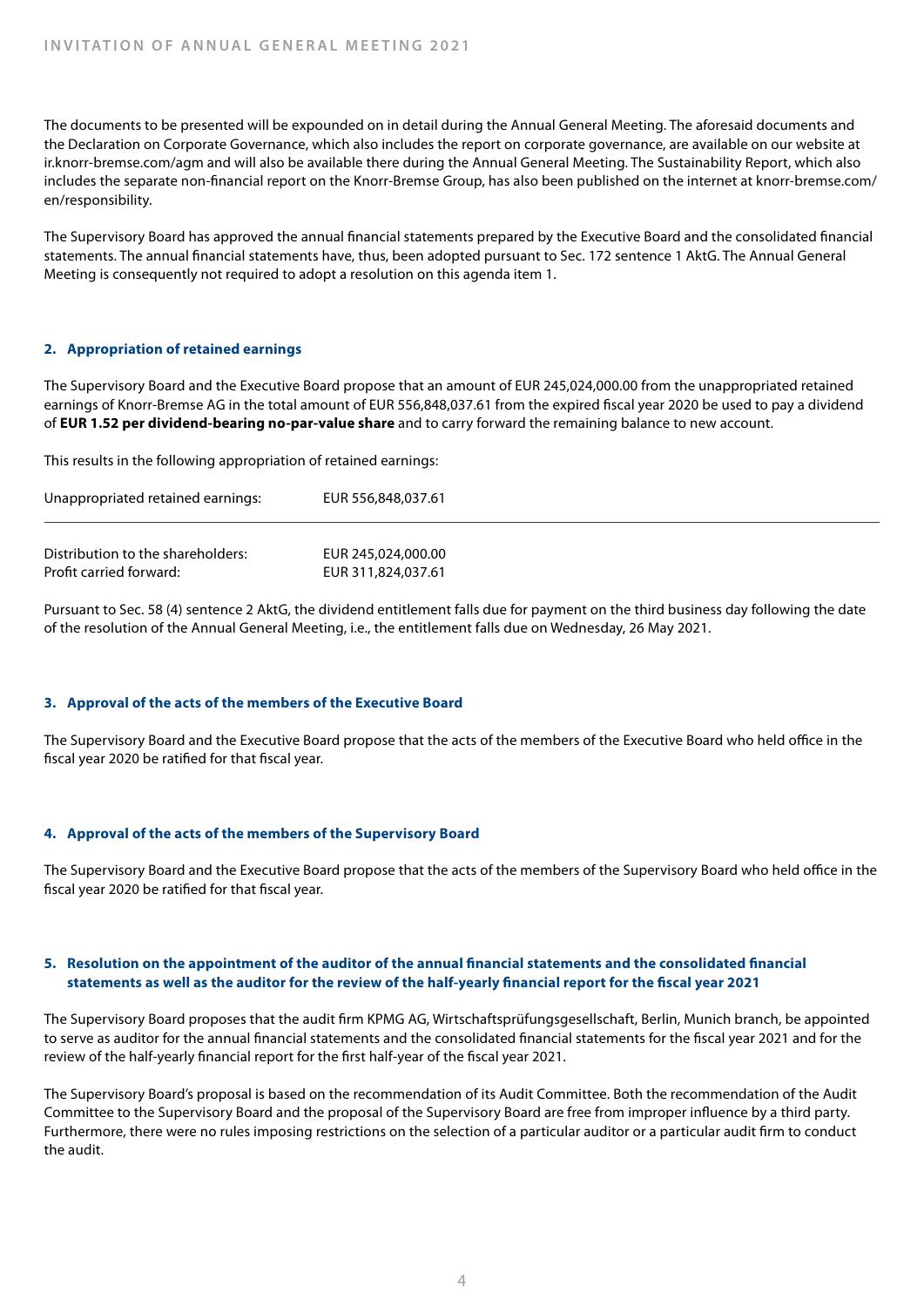#### **6. Elections to the Supervisory Board**

Pursuant to Secs. 95, 96 (1), 101 (1) AktG in conjunction with Secs. 1 (1), 5 (1), 7 (1) sentence 1 no. 1 of the German Co-Determination Act (Mitbestimmungsgesetz, "**MitbestG**") and Article 10 (1) of the company's Articles of Association, the Supervisory Board is composed of twelve members, with six of these members being elected by the General Meeting (shareholder representatives) and six members being elected in accordance with the MitbestG (employee representatives).

At the close of the 2021 Annual General Meeting, the term of office of all of the Supervisory Board members elected by the shareholders, i.e., Prof. Dr. Klaus Mangold, Kathrin Dahnke, Dr. Thomas Enders, Julia Thiele-Schürhoff and Dr. Theodor Weimer, ends. Heinz Hermann Thiele passed away on 23 February 2021 and thus ceased to be a member of the Supervisory Board before his term of office ended. New elections are therefore necessary to fill all six shareholder representative positions on the Supervisory Board.

Pursuant to Sec. 96 (2) sentence 1 AktG in conjunction with Secs. 1 (1), 5 (1) MitbestG, the Supervisory Board is composed of at least 30% women and 30% men. As both the shareholder representatives and the employee representatives have objected to joint fulfilment of the minimum quota on the basis of a resolution passed by majority vote and submitted to the Chairman of the Supervisory Board, the minimum quota for this election must be fulfilled separately by the shareholder representatives and the employee representatives. In order to comply with the minimum quota requirement pursuant to Sec. 96 (2) sentence 1 AktG, the shareholder side and the employee side must, thus, each include at least two women and at least two men. The following resolution proposal provides for the election of two women and four men. If the proposed candidates are elected, the shareholder side would therefore consist of two women and four men. Thus, the resolution proposal fulfils the minimum quota of Sec. 96 (2) AktG.

Based on the recommendation of its Nomination Committee, the Supervisory Board proposes the election of

- a) Prof. Dr. Klaus Mangold, Stuttgart, self-employed entrepreneur;
- b) Kathrin Dahnke, Munich, CFO of OSRAM Licht AG;
- c) Dr. Thomas Enders, Tegernsee, President of the German Council on Foreign Relations;
- d) Dr. Stefan Sommer, Meersburg, self-employed consultant;
- e) Julia Thiele-Schürhoff, Munich, Chairwoman of the Executive Board of Knorr-Bremse Global Care e.V.; and
- f ) Dr. Theodor Weimer, Frankfurt am Main, Chairman of the Executive Board of Deutsche Börse AG

as shareholder representatives on the Supervisory Board in each case with effect from the close of the company's Annual General Meeting on 20 May 2021. The elections are to be conducted as individual elections.

By way of derogation from Article 10 (2) sentence 1 of the company's Articles of Association, Prof. Dr. Mangold is appointed for a term of office lasting until the close of the Annual General Meeting that resolves to approve the Supervisory Board members' actions for the first fiscal year following the commencement of his term of office. The fiscal year in which his term of office commences is not counted pursuant to Article 10 (2) sentence 2 of the company's Articles of Association. Thus, provided that there are no changes to the fiscal year, his term of office ends at the close of the Annual General Meeting in 2023.

Pursuant to Article 10 (2) sentence 1 of the company's Articles of Association, the other candidates are each appointed for a term of office lasting until the close of the Annual General Meeting that resolves to approve the Supervisory Board members' actions for the fourth fiscal year following the commencement of their terms of office. The fiscal year in which their terms of office commence is not counted pursuant to Article 10 (2) sentence 2 of the company's Articles of Association. Thus, provided that there are no changes to the fiscal year, their terms of office end at the close of the Annual General Meeting in 2026.

The nomination takes into account the objectives adopted by the Supervisory Board on 7 May 2020 for its composition and aims at fulfilling the simultaneously adopted skills profile for the entire body. The Supervisory Board's objectives, skills profile and concept on diversity have been published, including a description of the status of the implementation, in the Declaration on Corporate Governance, which is one of the documents referred to in agenda item 1. These documents are available on our website at ir.knorr-bremse.com/agm and will also be available there during the Annual General Meeting.

The Supervisory Board has verified that the individuals nominated for election can devote the expected amount of time required to discharge their office.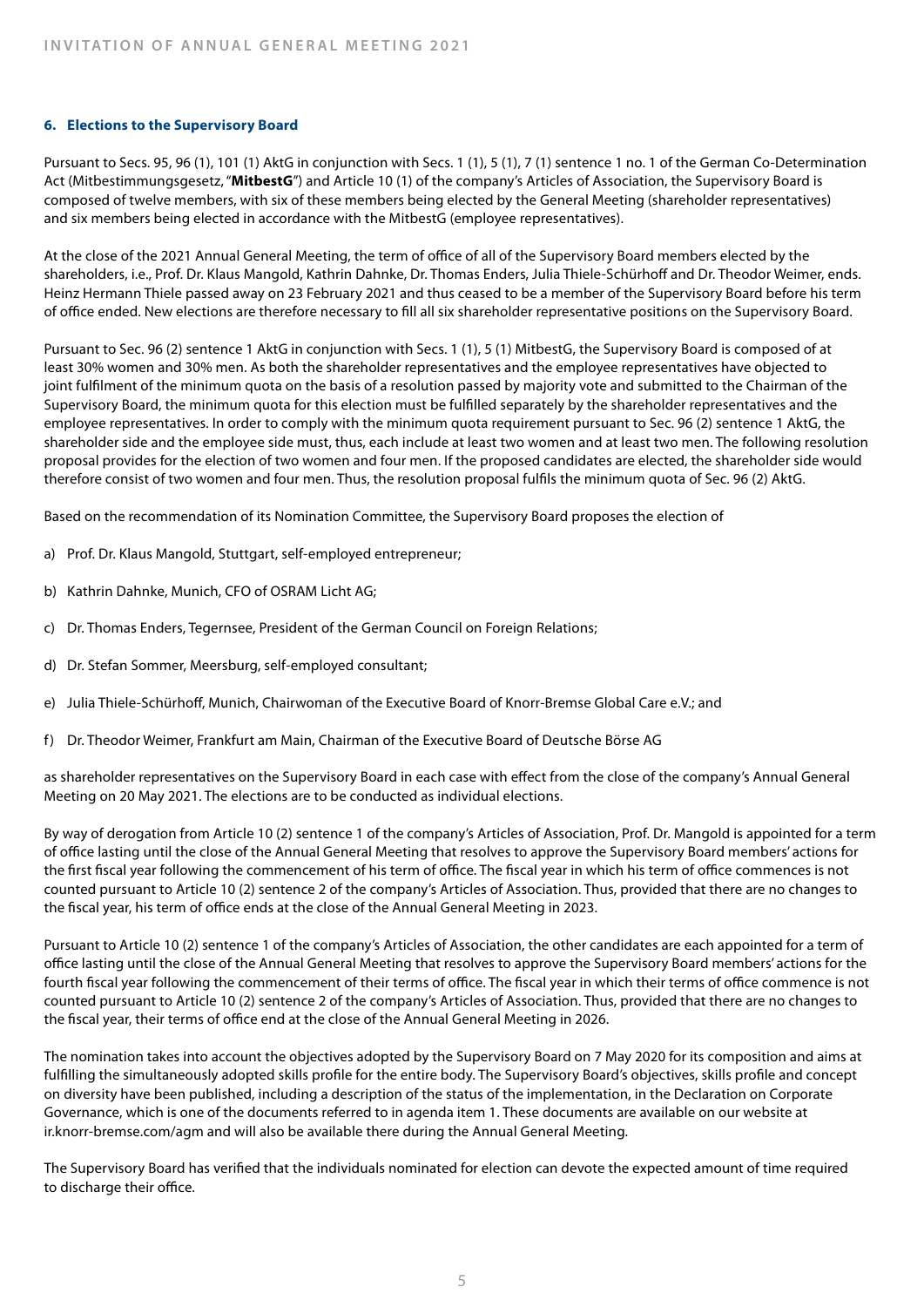In the event that he is elected, the Supervisory Board intends to elect Prof. Dr. Mangold Chairman of the Supervisory Board of Knorr-Bremse AG directly after the Annual General Meeting on 20 May 2021. Prof. Dr. Mangold has been a member of the Supervisory Board of Knorr-Bremse AG since 2018 and holds the office of Chairman of the Supervisory Board at the time notice is given of the 2021 Annual General Meeting.

Further information on the individuals nominated for election can be found at the end of this agenda in the annex with respect to agenda item 6.

#### **7. Resolution on the approval of the remuneration system for the Executive Board members**

Pursuant to Sec. 120a (1) AktG in the version applicable since 1 January 2020, the general meeting of a listed company resolves whether or not to approve the remuneration system for the members of the company's executive board upon every material change to the system, but at least once every four years. The Annual General Meeting of 30 June 2020 last approved a remuneration system, which can also be viewed on the company's website in the Corporate Governance section.

On 30 March 2021, the Supervisory Board resolved to change the corporate targets relevant to the Executive Board's one-year variable remuneration (Short Term Incentive) and to change the weighting of those targets with effect as of 1 January 2022. The remuneration system adopted by the Annual General Meeting on 30 June 2020 remains otherwise unchanged.

The Supervisory Board therefore proposes that the remuneration system for the Executive Board members, which is set out as an annex with respect to this agenda item 7 at the end of the agenda, be approved.

#### **8. Resolution on the granting of approval to implement an employee share purchase plan for employees in the United States of America and in particular in the state of California**

The Executive Board plans to launch in 2021 an employee share purchase plan (Mitarbeiteraktienprogramm, the "MAP") for the employees of the Knorr-Bremse Group in Germany and in a number of other countries, including the United States of America (the "USA"). The MAP provides that, for purposes of establishing equity stakes, participating individuals ("plan participants") receive a grant to acquire shares in Knorr-Bremse AG, which they must then hold for at least twelve months. No shares will be issued or sold by Knorr-Bremse AG or its subsidiaries themselves to service the MAP.

Under German stock corporation law, launching and implementing the MAP in principle does not require the approval of the General Meeting of Knorr-Bremse AG. However, there may be tax benefits under the MAP in the USA for US taxpayers if the provisions of the MAP fulfill certain requirements set out by US tax rules and if the shareholders of Knorr-Bremse AG have approved the possibility of submitting offerings under the MAP in the USA ("US tax-qualified offerings"). This notwithstanding, such approval by the shareholders is also a condition for the MAP to be offered in the state of California without the offerings being registered with the California authorities.

Therefore, in accordance with Sec. 119 (2) AktG, the Executive Board has resolved to request the approval of the General Meeting to implement the MAP in the USA (the "US MAP") and to present offerings for participating in it in the USA subject to the following rules:

- The US MAP consists of annual US tax-qualified offerings directed at all employees of the participating US subsidiaries of Knorr-Bremse AG. Knorr-Bremse AG will annually decide anew whether and to what extent the US subsidiaries may participate in a relevant offering. In this respect, presenting offerings under the US MAP is permitted regardless of whether or not the conditions for a tax benefit are met.
- The Knorr-Bremse shares to be acquired under the US MAP will be acquired by an engaged broker for the account of the plan participants. No shares will be issued by Knorr-Bremse AG or its subsidiaries.
- The plan participants must themselves pay a portion of the purchase price for the shares to be acquired in each case. Knorr-Bremse AG and/or the relevant employer company either subsidizes the purchase of the shares through a grant calculated based on the portion of the purchase price paid by the plan participant and limited to a percentage and an amount or finances a corresponding discounted price. In this respect, both the percentage cap and the absolute cap of the grant will be annually decided anew in a relevant offering.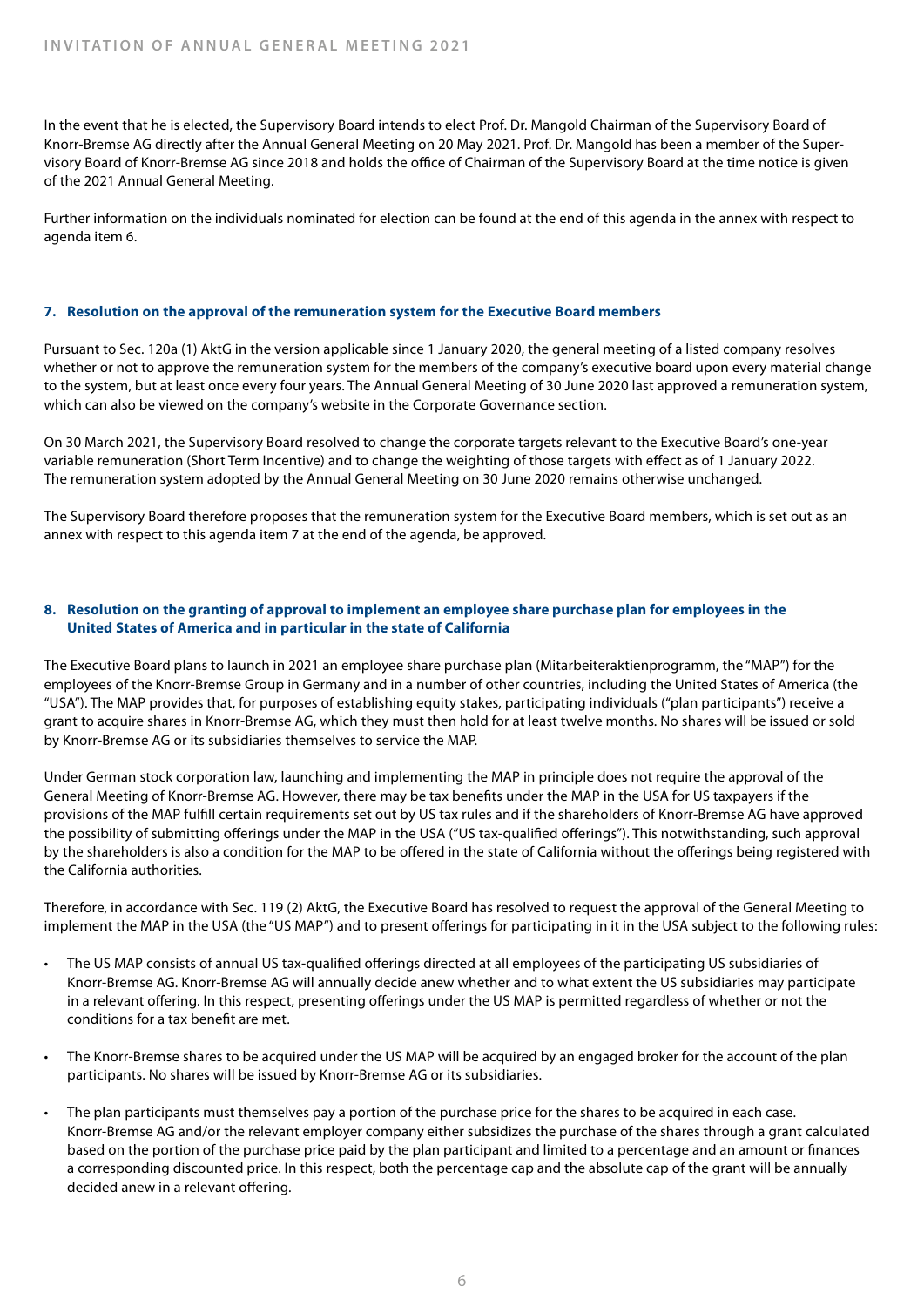- The plan participants are obliged to hold the acquired Knorr-Bremse shares for at least twelve months.
- The US MAP, including the MAP for California, has a term lasting until the fifth anniversary of the launch of the US MAP, but ending on 31 December 2026 at the latest.
- The US MAP facilitates US tax-qualified offerings for the acquisition of a total of no more than 300,000 (in words: three hundred thousand) Knorr-Bremse shares during the entirety of its term. As regards employees resident in the state of California, the US MAP facilitates the acquisition of a total of no more than 10,000 (in words: ten thousand) Knorr-Bremse shares. The respective maximum quantities may be adjusted to reflect material structural changes of Knorr-Bremse AG and of its shares (such as share splits or restructurings) provided that such changes materially influence the value of the share.
- Offerings may be submitted under the US MAP to employees resident in the state of California no later than 120 months after the launch of the US MAP.

The Executive Board believes that the introduction of the MAP is in the interests of Knorr-Bremse AG, including with regard to the employees working abroad and, in particular, those working in the USA. Employees thereby become Knorr-Bremse AG shareholders; as such, they have a stake in the long-term success of the company and are incentivized to work toward it. Furthermore, employee equity participation programs constitute a common model of employee participation and incentivization at many similar companies that is tax-advantaged in many jurisdictions, in particular the USA. The plan's volume is limited to remain within reasonable bounds. Hence, in the Executive Board's opinion, this is a well-suited instrument to incentivize employees and to foster their commitment to the enterprise.

The Supervisory Board and the Executive Board propose that the launch of the US MAP with the rules described above be approved.

## **II. Annexes to the agenda**

**Annex with respect to agenda item 6 – Further information on the candidates nominated for election to the Supervisory Board** 

#### **Prof. Dr. Klaus Mangold**

Chairman of the Supervisory Board of Knorr-Bremse AG Self-employed entrepreneur

#### **Personal details:**

Date of birth: 6 June 1943 Nationality: German

#### **Professional career and main activities in addition to the Supervisory Board mandate:**

Since 2004: Vice-Chairman Rothschild Europe, Frankfurt am Main Since 2017: Chairman of the Advisory Board of Cortec GmbH, Germany Since 2013: Member of the Board of Directors of Baiterek National Management Holding JSC, Kazakhstan Since 2005: Honorary consul of the Russian Federation for Baden-Württemberg, Germany Since 2003: Chairman of the Management Board of Mangold Consulting GmbH, Germany 2010-2019: Chairman of the Supervisory Board of TUI AG, Germany 2009-2019: Member of the Supervisory Board of Continental AG, Germany 2008-2019: Chairman of the Supervisory Board of Rothschild GmbH, Germany 2007-2019: Member of the Board of Directors of Alstom S.A., France 2004-2020: Chairman of the Supervisory Board of Rothschild Russia and the CIS (Commonwealth of Independent States) 2013-2016: Member of the Supervisory Board of Swarco AG, Austria 2011-2017: Member of the global advisory council of Ernst & Young, USA 2010-2016: Chairman of the Supervisory Board of Alstom AG, Germany 2003-2013: Member of the Supervisory Board of Metro AG, Germany 2003-2009: Member of the Supervisory Board of Magna International Inc., Canada 2000-2010: Member of the Board of Directors of the Chubb Group, USA 2000-2010: Chairman of the German Eastern Business Association (Ost-Ausschuss der Deutschen Wirtschaft) 1995-2003: Member of the Executive Board of DaimlerChrysler AG and chairman of the Executive Board of DaimlerChrysler Services AG (debis AG with additional responsibility for the markets in Central and Eastern Europe and Central Asia)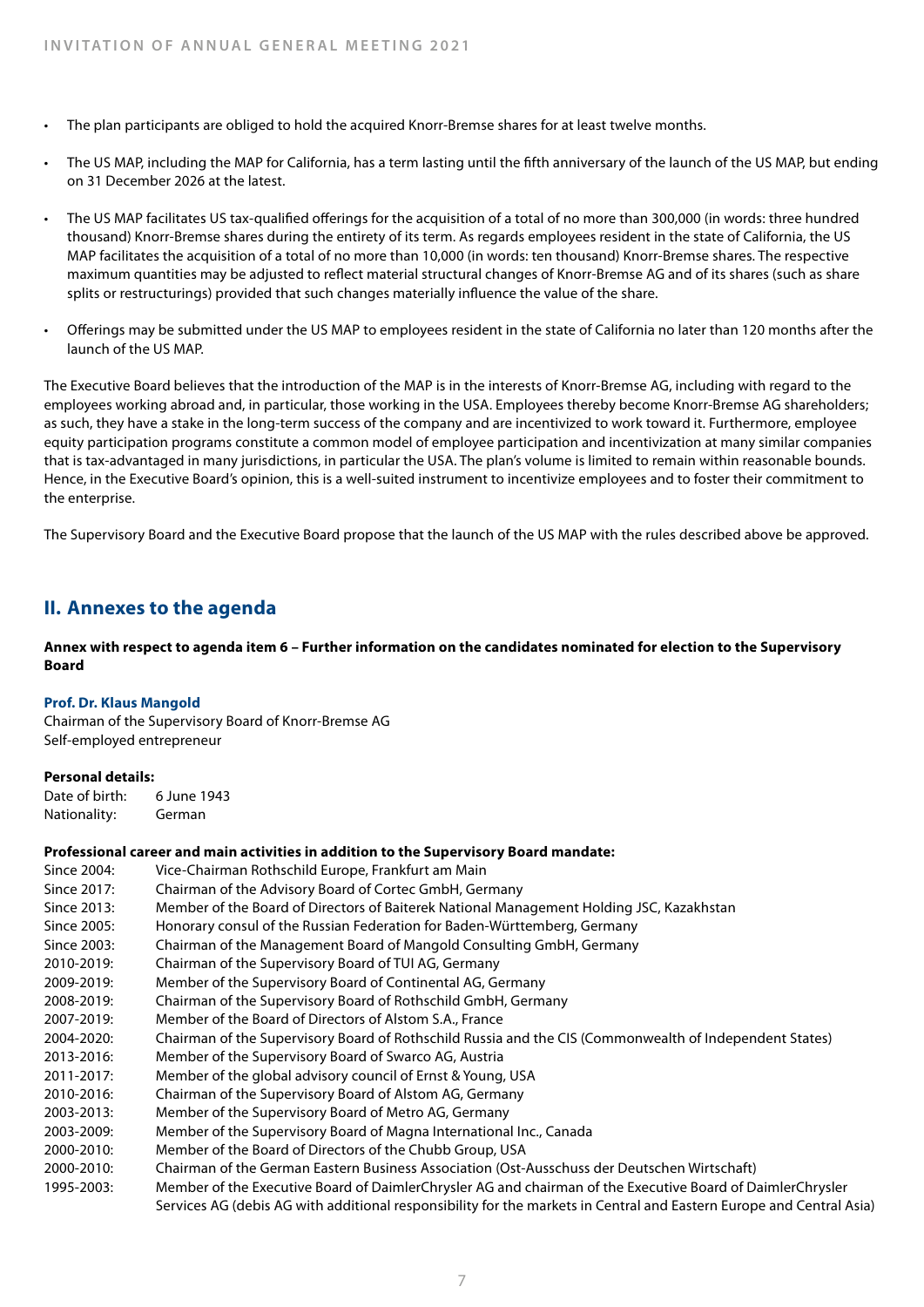| 1991-1994: | Chairman of the Executive Board of Ouelle AG                |
|------------|-------------------------------------------------------------|
| 1983-1990: | Chairman and member of the board of management of Rhodia AG |

#### **Education:**

Studied law and economics at universities in Munich, Geneva, Paris, London, Heidelberg and Mainz

#### **Special knowledge, skills and experience for the Supervisory Board activities at Knorr-Bremse AG:**

Due to his many years of serving in leadership positions, including in the automotive sector, and his experience in numerous supervisory and controlling bodies, Prof. Dr. Mangold has extensive expertise relating to the advising and monitoring of the management of globally active companies.

#### **Memberships in other legally required German supervisory boards:**

• None

#### **Memberships in comparable German or foreign controlling bodies of commercial enterprises:**

- Chairman of the Management Board of Mangold Consulting GmbH, Stuttgart
- Member of the Board of Directors of Baiterek National Management Holding JSC, Nur-Sultan, Kazakhstan
- Chairman of the Advisory Board of Cortec GmbH, Freiburg, Germany
- Vice-Chairman Rothschild Europe, Frankfurt am Main

In the opinion of the Supervisory Board Prof. Dr. Mangold is, if he is elected, independent of the Executive Board, the company and the controlling shareholder, and he has stated in advance that he is willing to serve as a member of the Supervisory Board.

#### **Kathrin Dahnke**

Member of the Executive Board of OSRAM Licht AG (CFO)

#### **Personal details:**

| Date of birth: | 13 October 1960 |
|----------------|-----------------|
| Nationality:   | German          |

#### **Professional career and main activities in addition to the Supervisory Board mandate:**

| Since 2020: | Member of the Executive Board of OSRAM Licht AG (CFO)                                                                                                                                                           |
|-------------|-----------------------------------------------------------------------------------------------------------------------------------------------------------------------------------------------------------------|
| Since 2016: | Member of the Supervisory Board of B. Braun Melsungen AG                                                                                                                                                        |
| 2014-2019:  | Member of the Executive Board of Wilh. Werhahn KG, Neuss, as well as member of various supervisory and<br>executive boards of companies that are wholly owned either directly or indirectly by Wilh. Werhahn KG |
|             |                                                                                                                                                                                                                 |
| 2013-2020:  | Member of the Supervisory Board of Fraport AG, Frankfurt am Main                                                                                                                                                |
| 2010-2014:  | CFO of DMG Mori Seiki AG (formerly Gildemeister AG), Bielefeld                                                                                                                                                  |

#### **Education:**

Studied business administration in Göttingen

#### **Special knowledge, skills and experience for the Supervisory Board activities at Knorr-Bremse AG:**

Ms. Dahnke has proven expertise and experience in the finances of technology and engineering companies and, due to her professional career, she has particular competence in the areas of reporting, accounting and financing as well as in capital market matters.

#### **Memberships in other legally required German supervisory boards:**

• Member of the Supervisory Board of B. Braun Melsungen AG

## **Memberships in comparable German or foreign controlling bodies of commercial enterprises:**

• None

In the opinion of the Supervisory Board Ms. Dahnke is, if she is elected, independent of the Executive Board, the company and the controlling shareholder, and she has stated in advance that she is willing to serve as a member of the Supervisory Board.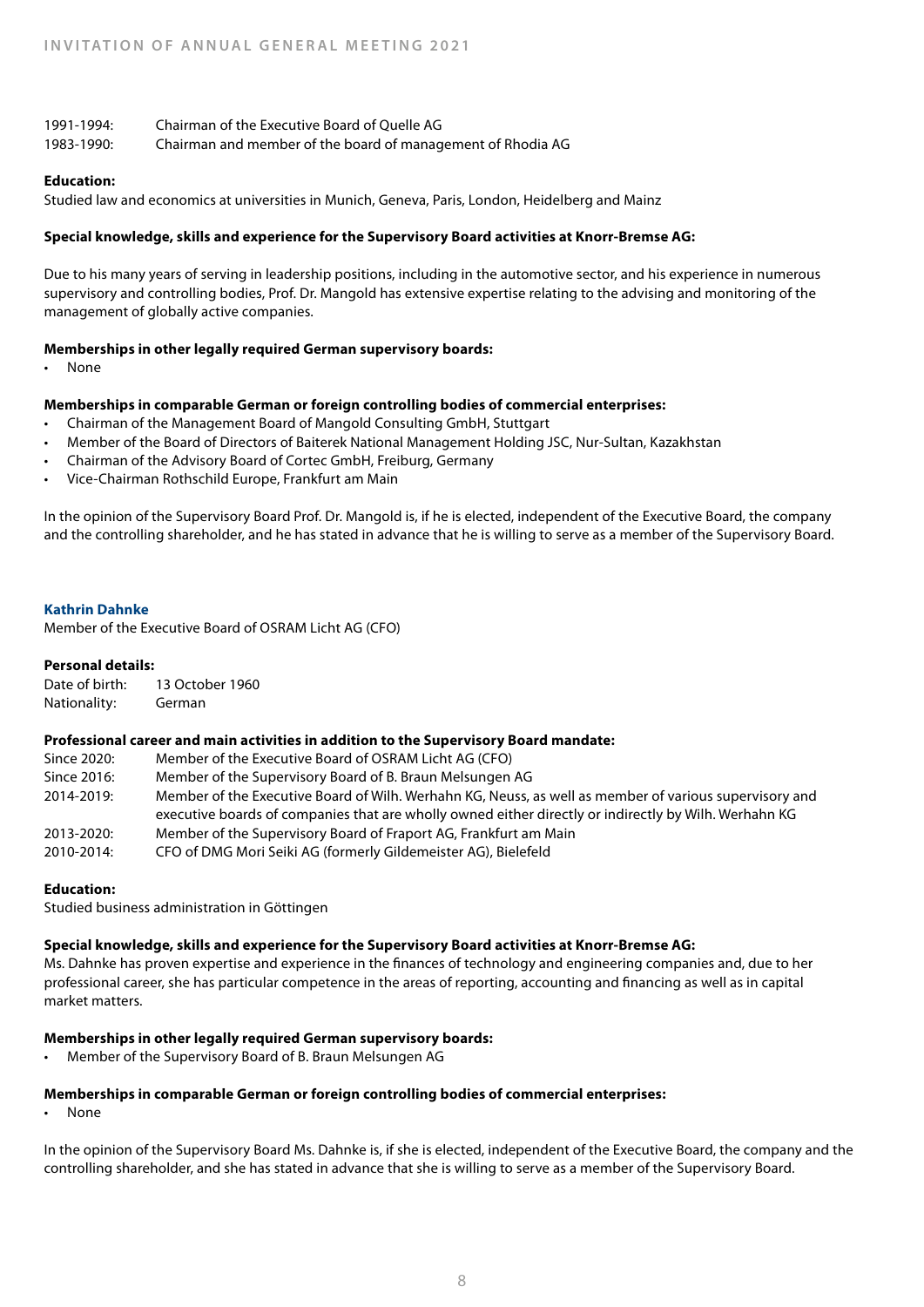#### **Dr. Thomas Enders**

President of the German Council on Foreign Relations

#### **Personal details:**

| Date of birth: | 21 December 1958 |
|----------------|------------------|
| Nationality:   | German           |

#### **Professional career and main activities in addition to the Supervisory Board mandate:**

| Since 2019: | President of the German Council on Foreign Relations e.V.                  |
|-------------|----------------------------------------------------------------------------|
| 2012-2019:  | Chief Executive Officer (CEO) of Airbus SE                                 |
| 2007-2012:  | Chief Executive Officer of the Airbus SE Civil Aircraft Division           |
| 2005-2007:  | Co-CEO of EADS/Airbus                                                      |
| 2000-2005:  | Chief Executive Officer of the Defence Division of Airbus SE               |
| 1991-1999:  | Various positions at MBB/DASA, most recently Head of Corporate Development |
| 1989-1991:  | Member of the planning staff at the German Federal Ministry of Defence     |
| 1985-1989:  | Work at various foreign and security policy think tanks                    |
| 1982-1985:  | Assistant to the CSU State Group in the German Bundestag                   |

#### **Education:**

Studied economics, political science and history in Bonn and Los Angeles; holds a doctorate (Dr. phil)

#### **Special knowledge, skills and experience for the Supervisory Board activities at Knorr-Bremse AG:**

Dr. Thomas Enders has extensive expertise in the area of complex industries that operate in a broad, global value chain, in the management of global industrial groups and in working with public-sector clients.

#### **Memberships in other legally required German supervisory boards:**

• Member of the Supervisory Board of Deutsche Lufthansa AG, Cologne

#### **Memberships in comparable German or foreign controlling bodies of commercial enterprises:**

- (Non-executive) member of the Board of Directors of Linde plc, Dublin, Ireland
- Member of the Supervisory Board of Lilium GmbH, Wessling

In the opinion of the Supervisory Board Dr. Enders is, if he is elected, independent of the Executive Board, the company and the controlling shareholder, and he has stated in advance that he is willing to serve as a member of the Supervisory Board.

#### **Dr. Stefan Sommer**

Self-employed consultant

#### **Personal details:**

| Date of birth: | 7 January 1963 |
|----------------|----------------|
| Nationality:   | German         |

#### **Professional career and main activities in addition to the Supervisory Board mandate:**

| 2018-2020: | Member of the Board of Management of Volkswagen AG, Wolfsburg                                    |
|------------|--------------------------------------------------------------------------------------------------|
| 2008-2018: | ZF Friedrichshafen AG. Friedrichshafen: from 2012 on Chief Executive Officer                     |
| 1997-2008: | Continental Automotive Systems, Hannover, several positions, most recently Senior Vice President |
|            | <b>EBS Customer Center</b>                                                                       |
| 1994-1997: | ITT Automotive Group Europe GmbH, Frankfurt am Main                                              |

#### **Education:**

Studied engineering in Bochum; holds a doctorate (Dr. Ing.)

### **Special knowledge, skills and experience for the Supervisory Board activities at Knorr-Bremse AG:**

Due to his many years of experience in leadership positions at global industrial corporations, Dr. Sommer has extensive expertise in the automotive and e-mobility sector.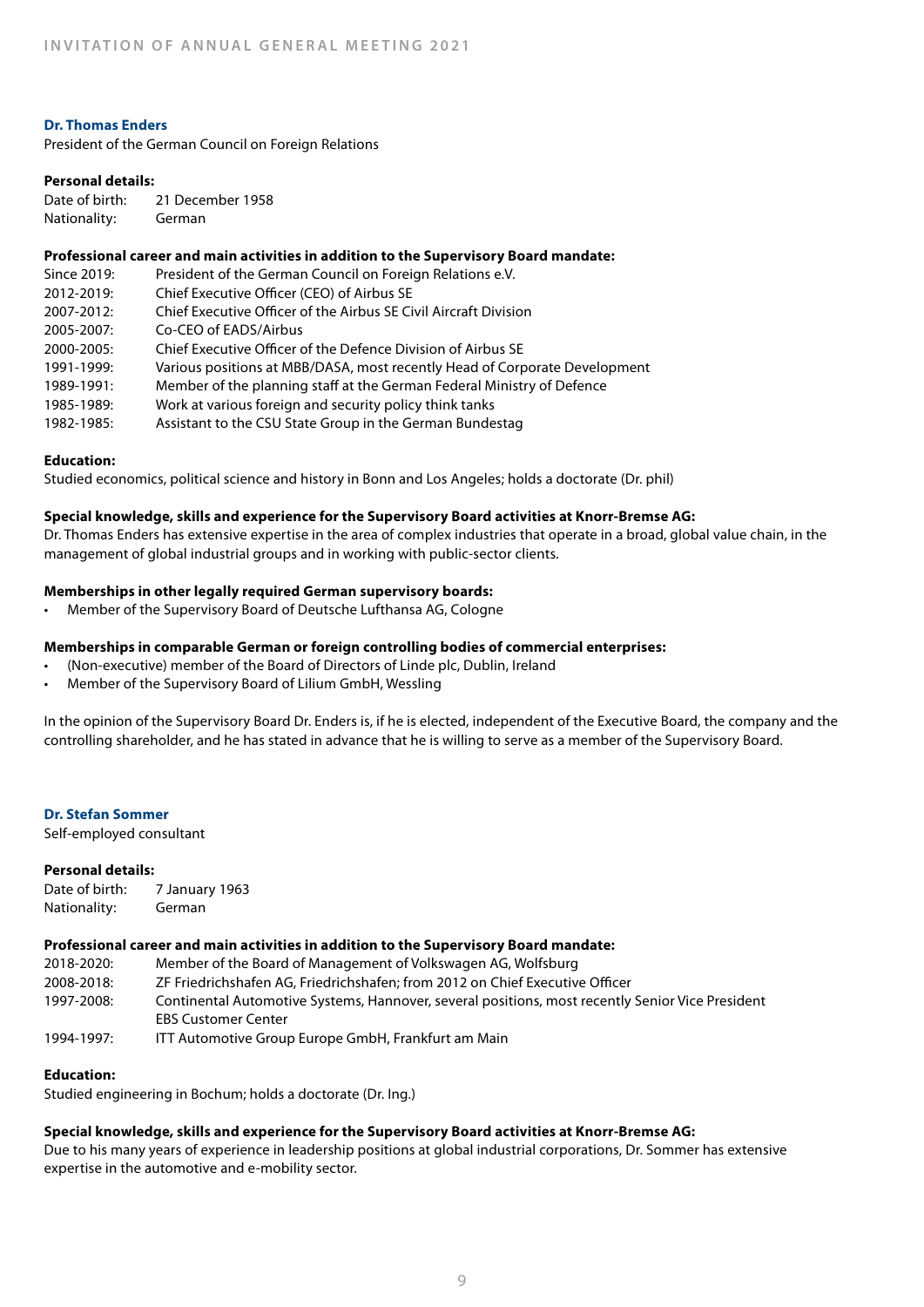#### **Memberships in other legally required German supervisory boards:**

• None

#### **Memberships in comparable German or foreign controlling bodies of commercial enterprises:**

• None

In the opinion of the Supervisory Board Dr. Sommer is, if he is elected, independent of the Executive Board, the company and the controlling shareholder, and he has stated in advance that he is willing to serve as a member of the Supervisory Board.

#### **Julia Thiele-Schürhoff**

Chairwoman of the Executive Board of Knorr-Bremse Global Care e.V.

#### **Personal details:**

Date of birth: 17 April 1971 Nationality: German

#### **Professional career and main activities in addition to the Supervisory Board mandate:**

| Since 2008: | Member of the Corporate Responsibility Council of Knorr-Bremse AG                   |
|-------------|-------------------------------------------------------------------------------------|
| Since 2005: | Founder, CEO and Chairwoman of the Executive Board of Knorr-Bremse Global Care e.V. |
| 2008-2014:  | Head of Corporate Social Responsibility of Knorr-Bremse AG                          |
| 2002-2008:  | Legal counsel of Knorr-Bremse AG                                                    |

#### **Education:**

Studied law in Munich

#### **Special knowledge, skills and experience for the Supervisory Board activities at Knorr-Bremse AG:**

Due to, inter alia, her previous work for Knorr-Bremse AG, Ms. Thiele-Schürhoff has proven knowledge about the enterprise and the corporate strategy tied to it; she also has particular competence in the area of corporate social responsibility.

#### **Memberships in other legally required German supervisory boards:**

• None

#### **Memberships in comparable German or foreign controlling bodies of commercial enterprises:**

• Chairwoman of Knorr-Bremse Global Care e.V.

In the opinion of the Supervisory Board Ms. Thiele-Schürhoff is, if she is elected, independent of the Executive Board and the company. Ms. Thiele-Schürhoff is the daughter of Heinz Hermann Thiele, who recently passed away and was indirectly the controlling shareholder of the company. In addition, Ms. Thiele-Schürhoff indirectly holds an interest in KB Holding GmbH, the directly controlling shareholder. Ms. Thiele-Schürhoff has stated in advance that she is willing to serve as a member of the Supervisory Board.

#### **Dr. Theodor Weimer**

Chairman of the Executive Board of Deutsche Börse AG

#### **Personal details:**

| Date of birth: | 21 December 1959 |
|----------------|------------------|
| Nationality:   | German           |

#### **Professional career and main activities in addition to the Supervisory Board mandate:**

| Since 2018: | Chairman of the Executive Board of Deutsche Börse AG                                                   |
|-------------|--------------------------------------------------------------------------------------------------------|
| 2013-2017:  | Member of the Executive Committee of Unicredit Group, Milan                                            |
| 2009-2017:  | Spokesman of the Executive Board of HypoVereinsbank/UniCredit Bank AG                                  |
| 2008:       | Executive Chairman of Global Investment Banking of Bayerische Hypo- und Vereinsbank AG/UniCredit Group |
| 2007:       | Head of Global Investment Banking of UniCredit Group                                                   |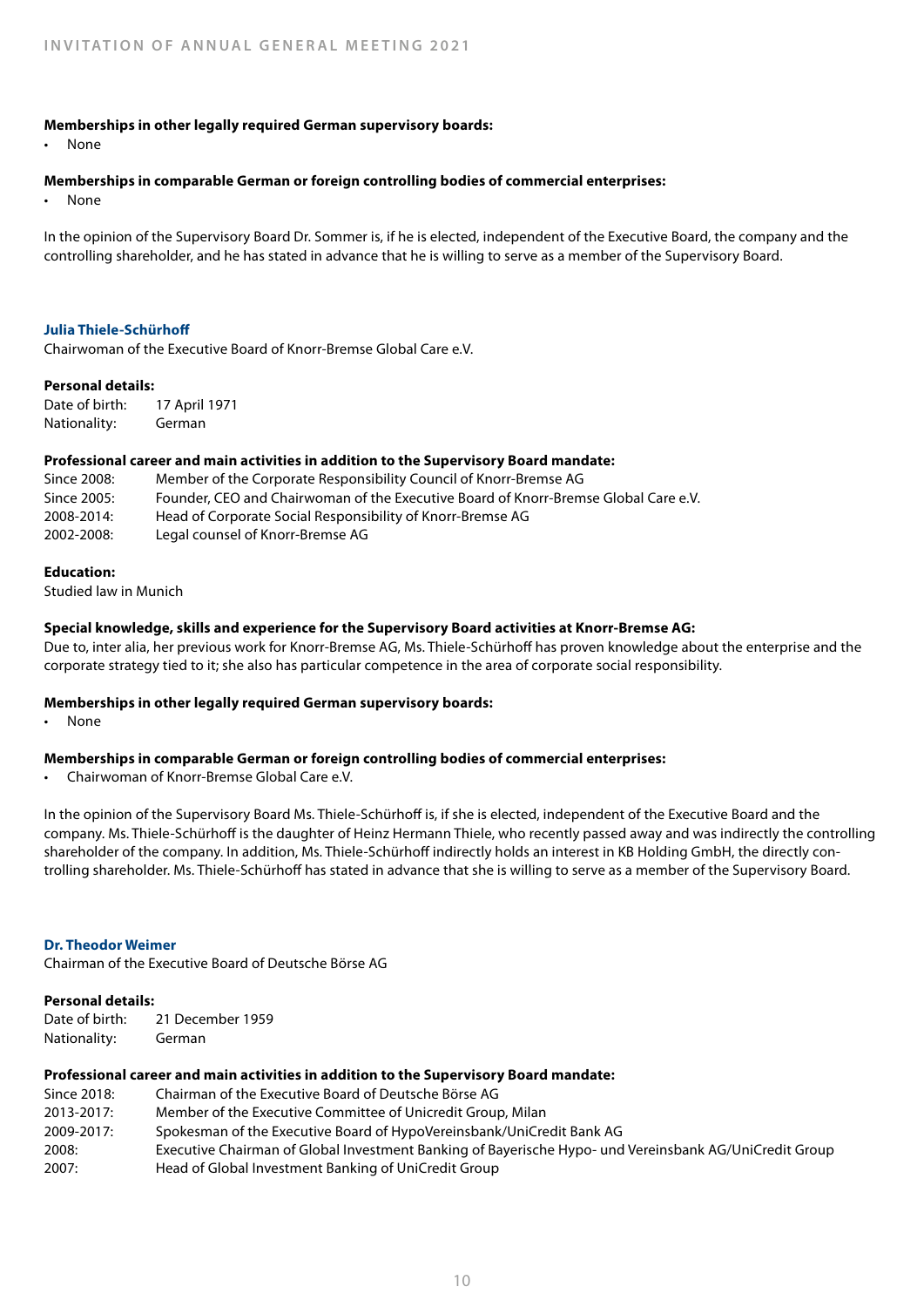| 2001-2007: | Managing Director and Partner of Goldman, Sachs & Co. oHG                   |
|------------|-----------------------------------------------------------------------------|
| 1995-2001  | Senior Partner, Member of the Global Management Committee of Bain & Company |
| 1988-1995  | Management Consultant, McKinsey & Company                                   |

#### **Education:**

Studied economics, business administration and geography at the University of Tübingen and the University of St. Gallen (Switzerland); holds a doctorate (Dr. rer. pol.) from the University of Bonn

#### **Special knowledge, skills and experience for the Supervisory Board activities at Knorr-Bremse AG:**

From his previous professional work, Dr. Weimer has extensive knowledge and experience of equity and debt capital markets, the management of global corporations, corporate transactions and corporate strategy.

#### **Memberships in other legally required German supervisory boards:**

• Member of the Supervisory Board of Deutsche Bank AG, Frankfurt am Main, Germany

#### **Memberships in comparable German or foreign controlling bodies of commercial enterprises:**

• None

In the opinion of the Supervisory Board Dr. Weimer is, if he is elected, independent of the Executive Board, the company and the controlling shareholder, and he has stated in advance that he is willing to serve as a member of the Supervisory Board.

In the opinion of the Supervisory Board, apart from Ms. Thiele-Schürhoff's relationship to the Knorr-Bremse Group described above, there are no other personal or business relationships between the candidates and the company, the corporate bodies of the company or any shareholder with a material interest in the company that an objectively judging shareholder would consider material to making their election decision.

In the opinion of the Supervisory Board, all six individuals nominated for election are thus independent of the company and of theExecutive Board within the meaning of recommendation C.7 of the German Corporate Governance Code in the version of 16 December 2019 (the "**GCGC**"). Furthermore, in the opinion of the Supervisory Board five of the individuals nominated for election are independent of the controlling shareholder within the meaning of recommendation C.9 of the GCGC. The minimum quotas of independent shareholder representatives put forward in recommendations C.6, C.7 and C.9 of the GCGC are thereby met.

Information on the skills profile, including the concept on diversity for the Supervisory Board and the status of its implementation, and on the working practices and composition of the Supervisory Board can be found in the Declaration on Corporate Governance and in the report of the Supervisory Board, which are among the documents referred to in agenda item 1 that have been made available.

#### **Annex with respect to agenda item 7 – Approval of the remuneration system for the Executive Board members**

#### **A. Principal features of the remuneration system and contribution to the promotion of the business strategy and the long-term development of Knorr-Bremse AG**

The remuneration system for the members of the Executive Board makes an essential contribution to the promotion and implementation of Knorr-Bremse AG's corporate strategy of growing stronger than the market and continuously achieving a first-class margin. Added value is created for customers, employees and shareholders by defining performance criteria relating to the long-term and sustainable success of the company, for which ambitious annual and multi-year targets are set.

The remuneration system creates incentives that are in line with and support the corporate strategy: The short-term variable remuneration is based on the financial performance criteria of revenue, earnings before interest and taxes ("**EBIT**"), free cash flow and quality. This strengthens the focus of the Executive Board's actions on profitability and further growth. The short-term variable remuneration is additionally oriented toward non-financial performance criteria. For instance, apart from financial performance criteria, the achievement of targets from the environmental, social and sustainable corporate development areas (environmental, social and governance, "**ESG**") is considered a performance target in its own right. This supports the further strategic development of the company, which also includes social and environmental aspects and is attentive to developing the company in a sustainable manner. Additional non-financial performance criteria are taken into account in the short-term variable remuneration via a modifier.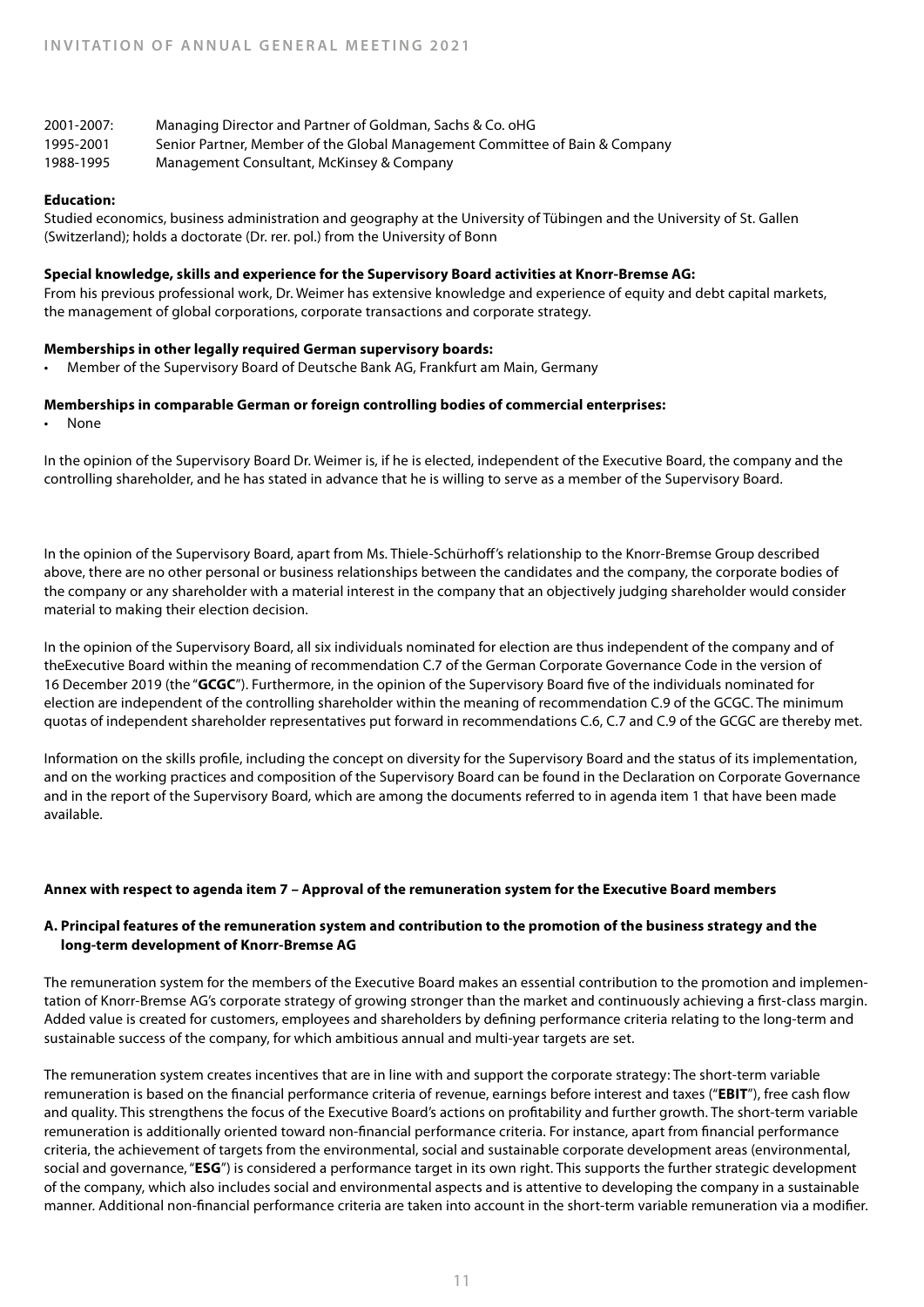In the course of the successful IPO of Knorr-Bremse AG in October 2018, the Executive Board remuneration system was aligned more closely to the requirements of the shareholders and the market practice in listed companies.

In order to link the remuneration to the long-term development of the company, the long-term variable remuneration, which in particular is tied to the company's stock market value, makes up a material share of the total remuneration. With a term of four years and an annual payment, the corporate development is observed over multi-year cycles. A combination of internal and external performance criteria takes the stakeholder value as well as the shareholder value into account. The comparison with competitors creates incentives for long-term profitability and further operational development, as well as for the implementation of strategically relevant projects, such as attaining technology leadership through R&D expertise.

In order to further harmonize the interests of the Executive Board and the shareholders and to strengthen a long-term and sustainable development of Knorr-Bremse AG, the members of the Executive Board are obliged to acquire shares in Knorr-Bremse AG and hold them for the duration of their appointment.

The structure of the remuneration system for the members of the Executive Board is clear and comprehensible. It meets the requirements set out in the AktG, as amended by the German Act Implementing the Second Shareholder Rights Directive of 12 December 2019 (German Federal Law Gazette, Part I 2019, no. 50 of 19 December 2019) and takes into account the recommendations of the German Corporate Governance Code (GCGC) in the version that was adopted by the Commission (Regierungskommission Deutscher Corporate Governance Kodex) on 16 December 2019 and that took effect on 20 March 2020.

Starting 1 January 2022, the new remuneration system will apply to all members of the Executive Board as well as to all new service agreements with members of the Executive Board and to extensions of service agreements.

#### **B. Specifics of the remuneration system**

**I. Remuneration components**

#### **1. Overview of the remuneration components and their relative share of the remuneration**

The remuneration of the members of the Executive Board comprises fixed and variable components. The fixed components are the fixed annual salary, fringe benefits and the pension contribution. The variable components are the short-term variable remuneration ("**STI**") and the long-term variable remuneration ("**LTI**"). The remuneration system also includes share ownership guidelines ("**SOG**") for the members of the Executive Board.

| <b>Remuneration components</b>            | <b>Calculation basis/parameters</b>                                                                                                                                                               |                                                                                                                                                                                                                                                                    |  |
|-------------------------------------------|---------------------------------------------------------------------------------------------------------------------------------------------------------------------------------------------------|--------------------------------------------------------------------------------------------------------------------------------------------------------------------------------------------------------------------------------------------------------------------|--|
| Non-performance-related components        |                                                                                                                                                                                                   |                                                                                                                                                                                                                                                                    |  |
| Fixed annual salary                       | • Contractually agreed fixed remuneration, paid out in twelve monthly installments                                                                                                                |                                                                                                                                                                                                                                                                    |  |
| Fringe benefits                           | • Essentially, allowing the private use of a company car, insurance (accident insurance, D&O insurance), reimbursement of the<br>employer's share of health and long-term care insurance premiums |                                                                                                                                                                                                                                                                    |  |
| Pension contribution                      | • Annual sum for old-age pension purposes<br>• No additional company pension benefits are granted                                                                                                 |                                                                                                                                                                                                                                                                    |  |
| <b>Performance-related components</b>     |                                                                                                                                                                                                   |                                                                                                                                                                                                                                                                    |  |
|                                           | Type of plan                                                                                                                                                                                      | • Target bonus                                                                                                                                                                                                                                                     |  |
|                                           | Limitation of the payout amount                                                                                                                                                                   | • 180% of the target amount (Chairman of the Executive Board, "CEO")<br>• 200% of the target amount (other Executive Board member, "EBM")                                                                                                                          |  |
| Short-term variable<br>remuneration (STI) | Performance criteria                                                                                                                                                                              | • Revenue (20%)<br>• Free cash flow (20%)<br>$\cdot$ EBIT (30%)<br>• Quality (10%)<br>$\cdot$ ESG (20%)<br>• Modifier (0.8-1.2) to assess the individual and collective performance of the<br>Executive Board (members) and the achievement of stakeholder targets |  |
|                                           | Payout                                                                                                                                                                                            | In the month after the approval of the consolidated financial statements                                                                                                                                                                                           |  |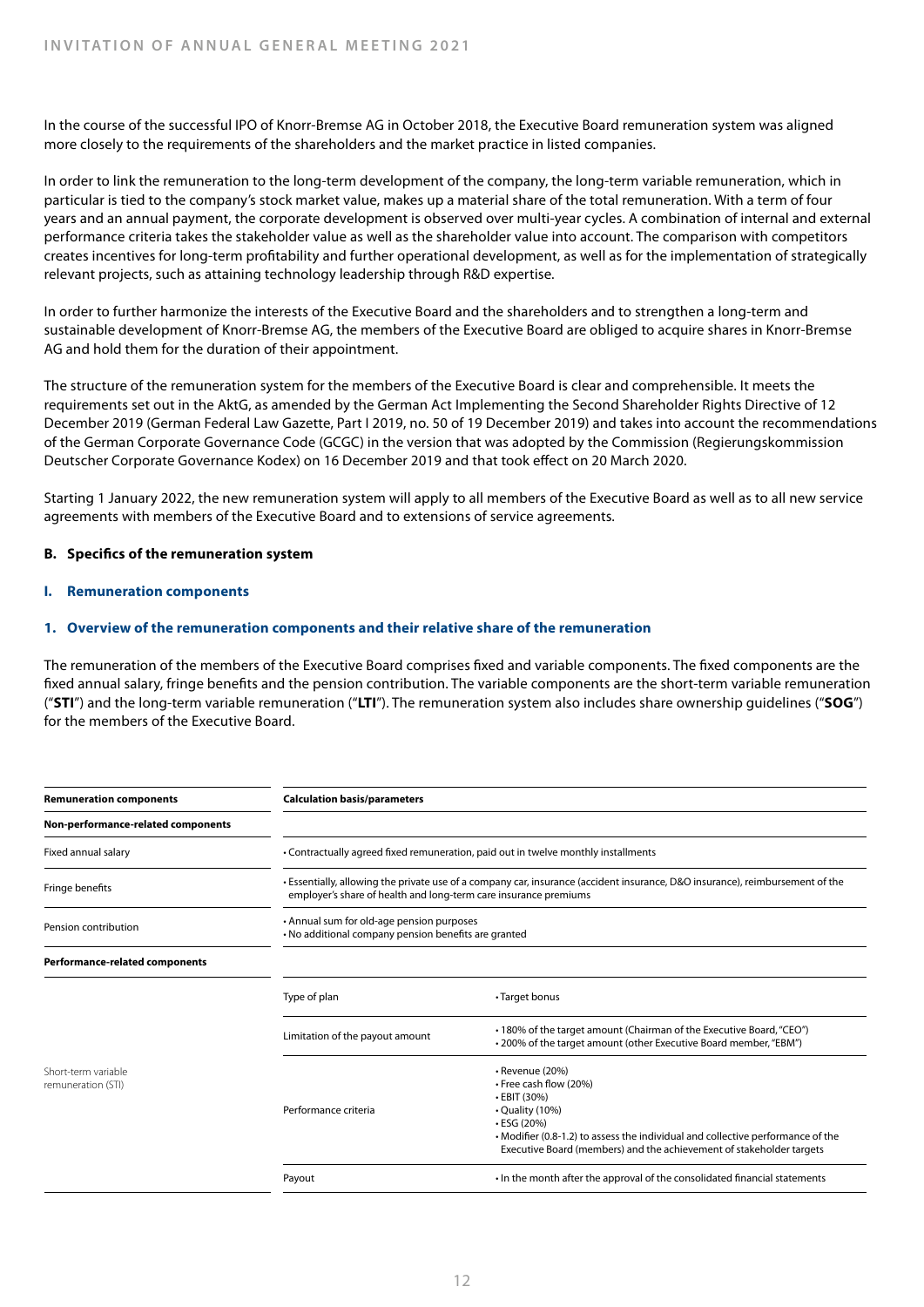|                                          | Type of plan                                                                                                                                                                                     | • Performance share plan                                                                                                                                                                                           |  |
|------------------------------------------|--------------------------------------------------------------------------------------------------------------------------------------------------------------------------------------------------|--------------------------------------------------------------------------------------------------------------------------------------------------------------------------------------------------------------------|--|
|                                          | Limitation of the payout amount                                                                                                                                                                  | • 180% of the target amount (CEO)<br>• 200% of the target amount (EBM)                                                                                                                                             |  |
| Long-term variable<br>remuneration (LTI) | Performance criteri                                                                                                                                                                              | • Earnings per share – EPS (50%)<br>• Relative total shareholder return - TSR (50%)<br>Comparison with MDAX, selected companies in the "Rail and Truck" and "High<br>Quality European Industrial Goods" industries |  |
|                                          | Payout                                                                                                                                                                                           | In the month after the approval of the consolidated financial statements for the<br>last fiscal year of the 4-year Performance Period                                                                              |  |
| Other                                    |                                                                                                                                                                                                  |                                                                                                                                                                                                                    |  |
| Share ownership obligation               | • Obligation to acquire shares in Knorr-Bremse AG in the amount of a fixed gross annual salary within four years and to hold them<br>for the duration of the membership on the Executive Board   |                                                                                                                                                                                                                    |  |
| Benefits upon taking office              | • Possibly, compensation payments on the occasion of taking office<br>• Possibly, benefits in connection with a relocation<br>. Possibly, quaranteed minimum remuneration in the first 12 months |                                                                                                                                                                                                                    |  |

For each member of the Executive Board on the basis of the remuneration system, the Supervisory Board sets a specific target total remuneration that must be appropriate to that member's tasks and services as well as to the situation of the company and that does not exceed the usual level of remuneration without specific reasons. The target total remuneration comprises the sum of all remuneration components that are material to the total remuneration. As regards the STI and the LTI, the target amount for the event of a target achievement of 100% will be factored in. The share of the long-term variable remuneration in the target total remuneration is larger than the share of the short-term variable remuneration in the target total remuneration. The relative shares of the fixed and variable remuneration components are illustrated below in relation to the target total remuneration.

| CEO: 25%-35%<br>EBM: 40%-50%                                                        | CEO: 25%-35%<br>EBM: 20%-30%                             | CEO: 35%-45%<br>EBM: 30%-40%             |
|-------------------------------------------------------------------------------------|----------------------------------------------------------|------------------------------------------|
| Non-performance-related<br>components/<br>fixed remuneration                        | Performance-related components/<br>variable remuneration |                                          |
| <b>Fixed annual salary</b><br>including fringe benefits<br>and pension contribution | Short-term variable<br>remuneration (STI)                | Long-term variable<br>remuneration (LTI) |
| <b>Annual payout</b>                                                                | Payout after<br>four years                               |                                          |

In the case of the Chairman of the Executive Board, the fixed remuneration (fixed annual salary, pension contribution and fringe benefits) currently makes up approximately 32% of the target total remuneration and the share of the variable remuneration is approximately 68% of the target total remuneration. The STI (target amount) constitutes approximately 31% of the target total remuneration and the share of the LTI (target amount) is approximately 36% of the target total remuneration.

In the case of the other Executive Board members ("**EBM**"), the fixed remuneration (fixed annual salary, pension contribution and fringe benefits) currently makes up approximately 41% to 47% of the target total remuneration and the share of the variable remuneration is approximately 53% to 59% of the target total remuneration. The STI (target amount) constitutes approximately 23% to 25% of the target total remuneration and the share of the LTI (target amount) is approximately 30% to 34% of the target total remuneration.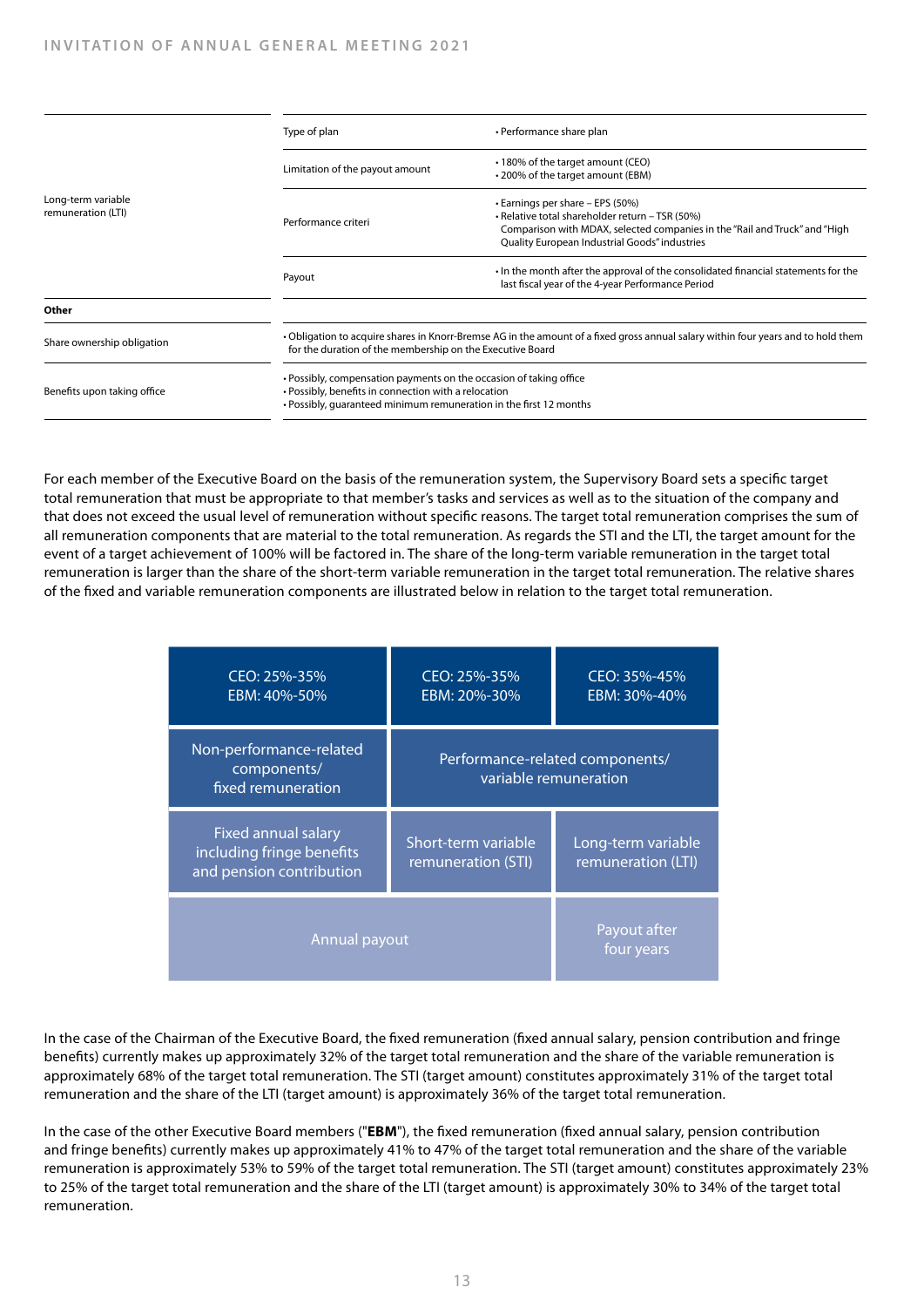In future fiscal years, these shares may vary slightly due to developments in the costs of contractually promised fringe benefits and for newly appointed members of the Executive Board, if any. In addition, these shares may vary if any payments are granted on the occasion of newly appointed members of the Executive Board taking up their office.

#### **2. Fixed remuneration components**

The members of the Executive Board receive a fixed annual salary payable in twelve monthly installments.

Additionally, the following fringe benefits in particular are granted: Knorr-Bremse AG provides each member of the Executive Board with a company car for private use. The members of the Executive Board are also included in the D&O insurance policy taken out by Knorr-Bremse AG, and the employer's share of health and long-term care insurance premiums is reimbursed. Additionally, an accident insurance policy (death and invalidity) has been taken out for the members of the Executive Board at Knorr-Bremse AG's expense.

For old-age pension purposes, the members of the Executive Board receive an annual pension contribution, payable at the end of the relevant fiscal year. No additional company pension benefits are granted.

In individual cases, on the occasion of a new member of the Executive Board taking up office, the Supervisory Board may award a payment in the first or second year of his/her appointment. A payment of this kind can serve to make up for, e.g., losses of variable remuneration that a member of the Executive Board incurs at a previous employer by joining Knorr-Bremse AG.

#### **3. Variable remuneration components**

Nachfolgend werden die variablen Vergütungsbestandteile beschrieben. Dabei wird verdeutlicht, welcher Zusammenhang zwischen der Erreichung der Leistungskriterien und dem Auszahlungsbetrag aus der variablen Vergütung besteht. Ferner wird erläutert, in welcher Form und wann die Vorstandsmitglieder über die gewährten variablen Vergütungsbeträge verfügen können.

#### **STI** Variable Vergütung des Vorstands

The STI is a performance-based bonus with a one-year assessment period. First, the STI depends on financial performance criteria and the achievement of ESG targets. Second, the Supervisory Board uses a modifier to take into account the individual performance of each member of the Executive Board, the collective performance of the Executive Board as a whole, and the achievement of **Short-Manufacture (STI) – Short-term incentive (STI)** – **Contractive** stakeholder targets.



The four financial performance criteria for the calculation of the STI payout amount are EBIT (weighted at 30%), revenue and free **Target Target achievement** cash flow (each of which is weighted at 20%) and quality (with a weighting of 10%). Apart from that, target achievement depends **< 80%** 0% on ESG targets, which are weighted at 20%.

The direct connection with the financial performance criteria and the ESG targets secures the strategic orientation of the variable **120%** 200% remuneration.

The financial performance criteria are not only used at the group level, they also serve to provide strategic orientation of the business activity in the individual business units.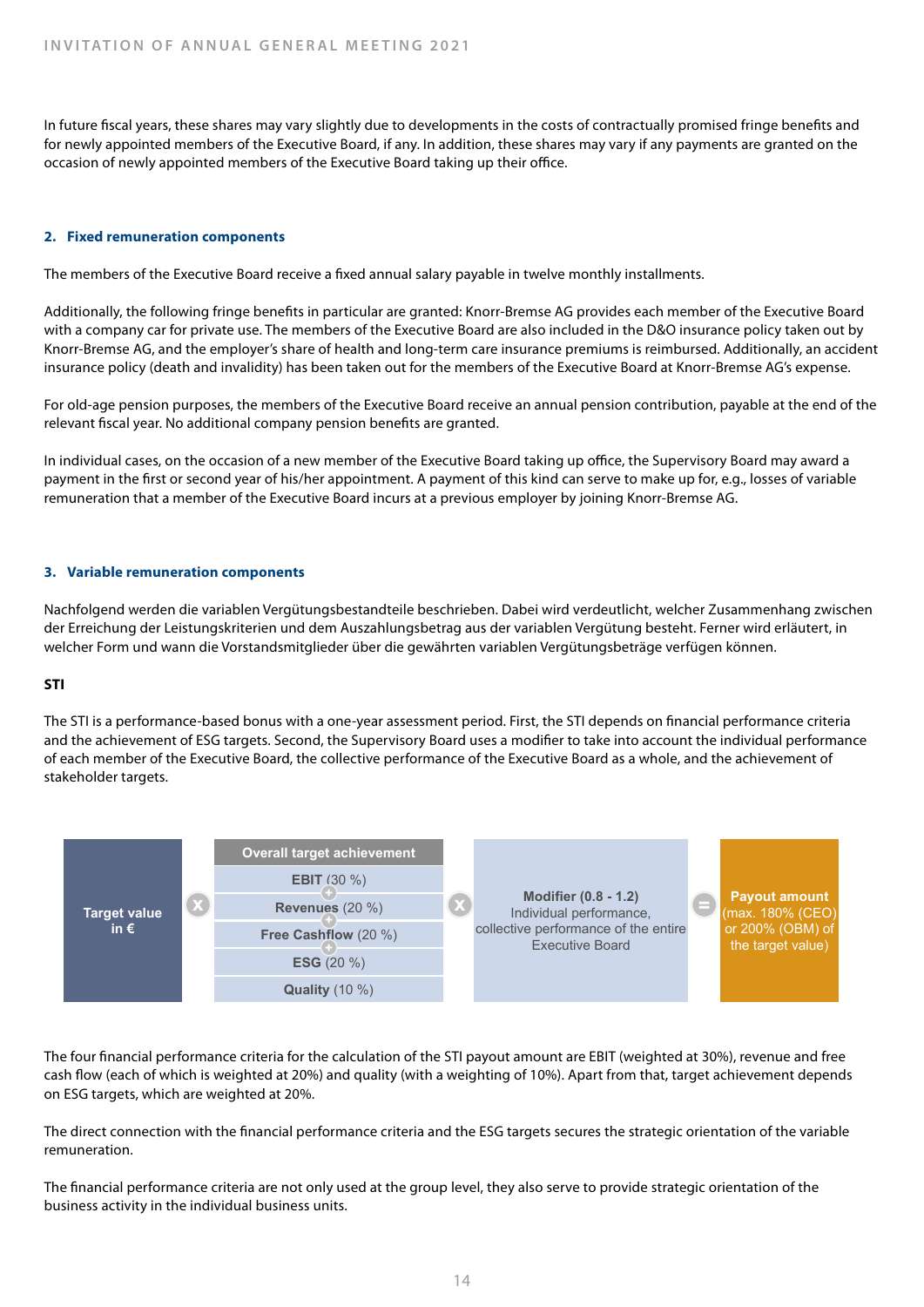- EBIT is the profit after depreciation and amortization of property, plant and equipment and intangible assets reported in the approved and audited consolidated financial statements of the company. EBIT reflects the earning power of the company and the value proposition of continuously achieving a first-class margin.
- Revenue is the revenue reported in the approved and audited consolidated financial statements of the company. It is a central element of the implementation of the profitable growth strategy and value proposition of Knorr-Bremse AG of growing stronger than the market.
- Free cash flow is calculated by subtracting disbursements for capital expenditure on property, plant and equipment and intangible assets from cash flow from operating activities and adding proceeds from the sale of property, plant and equipment and intangible assets.
- The financial performance criterion of quality puts the focus on the operational activities of the business units, such as "Cost of Poor Quality."

The values reported in the approved and audited consolidated financial statements of Knorr-Bremse AG serve as the basis for calculating the target achievement with regard to each of the performance criteria of EBIT, revenue and free cash flow.

Depending on the tasks of a given member of the Executive Board, the financial performance criteria may be set exclusively with regard to the overall group (e.g., Chairman of the Executive Board and CFO) or 50% with regard to the overall group and 50% with regard to the business unit for which the member of the Executive Board is responsible (Rail Vehicle Systems or Commercial Vehicle Systems).

Before the beginning of each fiscal year, the Supervisory Board defines the targets for the individual performance criteria of revenue, EBIT and free cash flow, which are derived from the budget planning. As regards the performance criterion of quality, for each fiscal year the Supervisory Board sets for each of the sub-targets a target value that equates to a target achievement level of 100%.

After a fiscal year has elapsed, the total target achievement is calculated on the basis of the target achievement for the individual performance criteria. In order to calculate the target achievement for the four performance criteria, the Supervisory Board compares for each performance criterion the actual value with the targets (budget value or target value, as the case may be) of the relevant fiscal year. The quotients (as a percentage) of the actual values achieved and the respective budget values defined or the respective target values set, as the case may be, by the Supervisory Board reflects the level of target achievement in each case and – for the financial performance criteria of revenue, EBIT, free cash flow and quality – yields the target achievement level as follows; values between the specified points are interpolated linearly:

| <b>Target</b> | <b>Target achievement</b> |
|---------------|---------------------------|
| 80%<br><      | 0%                        |
| 80%           | 0%                        |
| 100%          | 100%                      |
| 120%          | 200%                      |
| >120%         | 200%                      |

That notwithstanding, for individual, future fiscal years, the Supervisory Board is entitled to set for individual or all financial performance criteria a minimum value that equates to a target achievement of 0%, a target value that equates to a target achievement of 100% and a maximum value that equates to a target achievement of 200% if the Supervisory Board considers this better suited to reflect these sub-targets and incentivize the members of the Executive Board accordingly.

G targets are considered as a materially relevant non-financial performance criterion. Half of these targets are internal ESG subtargets (the "internal ESG sub-target") and the other half are external ESG sub-targets (the "external ESG sub-target").

One half of the internal ESG sub-target consists of taking into consideration the company's own contribution to CO<sup>2</sup> neutrality, equating to the sum of energy efficiency increases and self-produced photovoltaic energy in relation to the group's total energy requirements, and the other half consists of the development of workplace accidents per 200,000 hours worked.

The company's rankings in the ESG ratings of ISS (ESG rating in the machinery peer group), SAM (corporate sustainability assessment in the machinery and electrical equipment peer group) and Sustainalytics (CSA rating in the machinery peer group) constitute the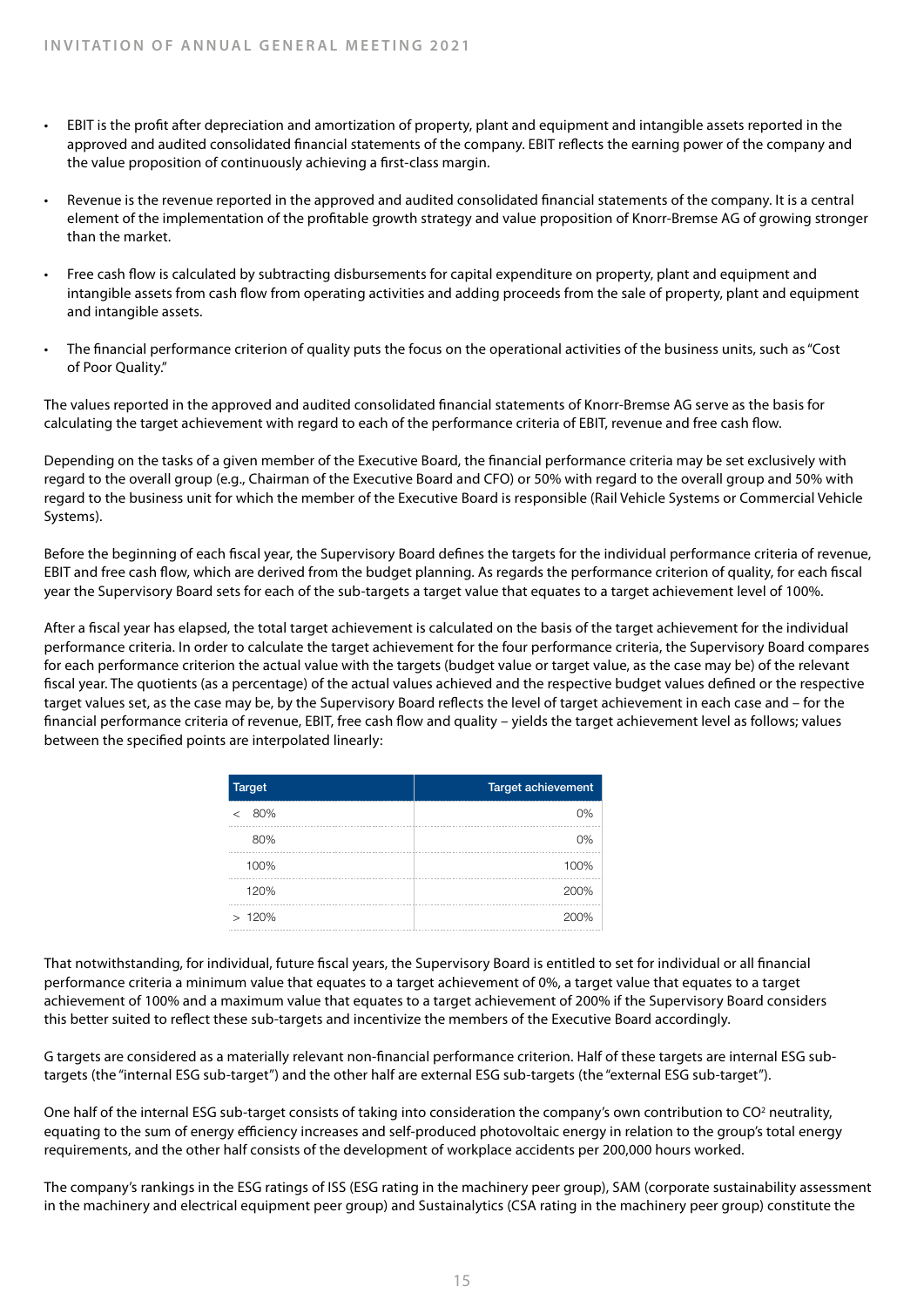external ESG sub-target. The achievement of the average percentile ranking as an arithmetic mean of the three individual ratings is measured.

The Supervisory Board is entitled to replace, remove or add, in whole or in part, target criteria of the internal ESG sub-target for future fiscal years if in its due discretion this is better suited to reflect the development in the area of ESG and incentivize the members of the Executive Board accordingly. In this respect, the Supervisory Board may select from the following categories in particular: energy efficiency, employee satisfaction, customer satisfaction, diversity, and increase in the share of sustainability-neutral products. As regards the external ESG sub-target, the Supervisory Board is entitled to replace the ratings used, in whole or in part, or to weight the ratings differently.

For each fiscal year, the Supervisory Board sets for each criterion of the internal ESG sub-target and for the external ESG sub-target a minimum value that equates to a target achievement of 0%, a target value that equates to a target achievement of 100% and a maximum value that equates to a target achievement of 200%. If the actual value reaches or falls short of the minimum value, the target achievement level is 0%. The level of target achievement is interpolated linearly: between the minimum value and the target value as being between 0% and 100% and between the target value and the maximum value as being between 100% and 200%. If the actual value exceeds the maximum value, the target achievement level is 200%. In determining a target achievement level, percentage values are rounded to whole numbers according to standard commercial practice.

When determining the target achievement level of the actual values of the EBIT, revenue, free cash flow and ESG sub-targets, the Supervisory Board is entitled to use its reasonable discretion to correct for non-budgeted non-recurring (one-time) effects with the aim of comparing budgeted and actual figures from an operations perspective to the greatest extent possible if such effects distort an assessment of the performance of the Executive Board as regards one of these sub-targets.

The total target achievement is calculated based on the financial performance criteria and the target achievement level for the ESG targets using the following formula:

total target achievement = EBIT target achievement x 30% + revenue target achievement x 20% + free cash flow target achievement x 20% + quality target achievement x 10% + ESG targets target achievement x 20%

Before a fiscal year begins, in addition to the financial performance criteria and the ESG targets, the Supervisory Board defines further non-financial performance criteria and their weighting, which will be used to assess the individual performance of each member of the Executive Board, the performance of the Executive Board as a whole and the achievement of stakeholder targets.

- Possible performance criteria for assessing the individual performance of a member of the Executive Board are, e.g., important strategic achievements in his/her area of responsibility or individual contributions toward important projects spanning multiple areas of responsibility.
- Possible performance criteria for assessing the collective performance of the Executive Board as a whole are, e.g., the manner in which the members of the Executive Board have worked together or long-term strategic, technical or structural development of the company.

In terms of stakeholder targets, the Supervisory Board can, for instance, set performance criteria in the areas of safety and health, the environment or diversity. The individual modifier is set by the Supervisory Board at its due discretion as a function of the degree of fulfillment of the non-financial performance criteria for the assessment of the individual performance of each member of the Executive Board, for the assessment of the performance of the Executive Board as a whole and for the assessment of the achievement of stakeholder targets. The individual modifier can be between 0.8 and 1.2. The targets and the assessment of the extent to which the targets were achieved will be explained subsequently in the remuneration report for the relevant fiscal year.

The total target achievement, as calculated based on the financial performance criteria and the ESG targets, multiplied by the modifier (0.8 to 1.2) and the defined target value in euros equals the amount of the payout. For ordinary members of the Executive Board, the annual STI payout is limited to a maximum of 200% of the target amount and for the Chairman of the Executive Board to a maximum of 180% of the target amount. The STI payout is due for payment in the month after the approval of the consolidated financial statements of Knorr-Bremse AG for the fiscal year relevant for the STI.

The financial and the non-financial performance criteria may not be subsequently changed. Should any extraordinary events or developments occur, e.g., the acquisition or sale of a part of a company, the Supervisory Board is entitled to make an appropriate adjustment to the terms of the STI plan temporarily at its reasonable discretion.

Where an appointment begins or ends in the course of a fiscal year, the target amount is reduced pro rata temporis based on the date when the appointment begins/ends. Where a service agreement ends with a notice period, the target amount is reduced pro rata temporis based on the date when the notice period ends. Should the service agreement come to an end, the STI for the current fiscal year will be calculated in accordance with the general STI rules and paid out at the regular point in time.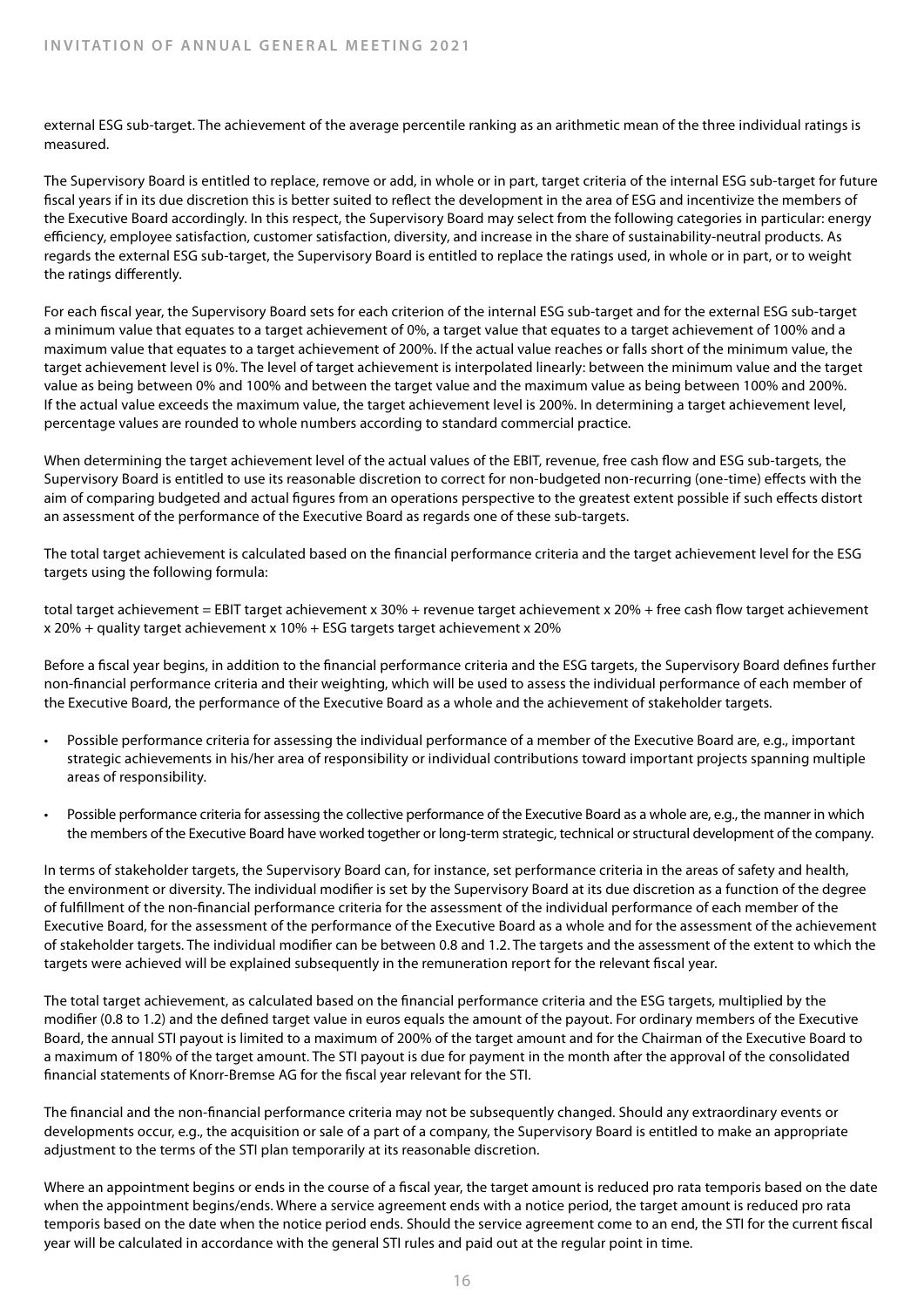#### **LTI**

The LTI is structured as a performance share plan under which virtual shares in Knorr-Bremse AG are granted in annual tranches. Each tranche of the performance share plan has a term of four years ("**Performance Period**").

Each Performance Period begins on 1 January of the first fiscal year of the Performance Period ("**Granting Fiscal Year**") and ends on 31 December of the third year following the Granting Fiscal Year.

At the beginning of a Granting Fiscal Year, the members of the Executive Board are allocated a provisional number of virtual shares (performance share units), calculated as the quotients of the individual target amounts agreed in the respective service agreements and the average XETRA closing price of the Knorr-Bremse AG share over the 60 trading days prior to the first day of the Granting Fiscal Year.

After the end of the Performance Period, the target achievement for the LTI is calculated and the amount of the payout for each **Long-term incentive (LTI) – Overview** member of the Executive Board is determined as a function of the target achievement.



The relevant performance criteria for the performance share plan are the following: the total shareholder return ("**TSR**") of Knorr-Bremse AG as compared to the respective TSRs of companies from three peer groups ("**Relative TSR**") and the development of the earnings per share ("**EPS**"). The combination of an internal, financial performance criterion (EPS) and an external, capital and the formal capital and the formal capital or the formal capital integrated criterion ( market-oriented criterion (TSR) reflects the orientation of the LTI toward the long-term development of the company both internally **achievement fulfilment achievement** and externally. **< 25. percentile rank** 0%

The EPS is the basic earnings per share after taxes from continuing operations reported in the approved and audited consolidated **50. percentile rank** 100% **100%** 100% financial statements of Knorr-Bremse AG. The EPS takes two strategic fields of Knorr-Bremse AG into account: its further profitable **75. percentile rank** 200% **140%** 200% growth strategy and its consistent efficiency and excellence. **> 75. percentile rank** 200%

The target achievement level for the EPS performance criterion is determined by comparing the average actual value of the EPS and the strategic target value of the EPS during the Performance Period. The quotient of the average actual EPS value and the strategic target value of the EPS (in percent) reflects the EPS target fulfillment and yields the level of target achievement as follows; values between the specified points are interpolated linearly:

| <b>EPS Target fulfillment</b> | <b>Target achievment</b> |
|-------------------------------|--------------------------|
| 80%                           | 0%                       |
| 80%                           | 50%                      |
| 100%                          | 100%                     |
| 140%                          | 200%                     |
| >140%                         | 200%                     |

TSR means the performance of the price of the share, taking into consideration the notional reinvestment of dividends and all capital measures, and reflects the growth in the company's value from the shareholders' point of view. In order to take the c ompetitive position of Knorr-Bremse AG into consideration and incentivize a strategy of sustainable growth above the market, the TSR of Knorr-Bremse AG is compared with that of relevant peer group companies.

• All companies that belong to the MDAX during an entire Performance Period (not including Knorr-Bremse AG)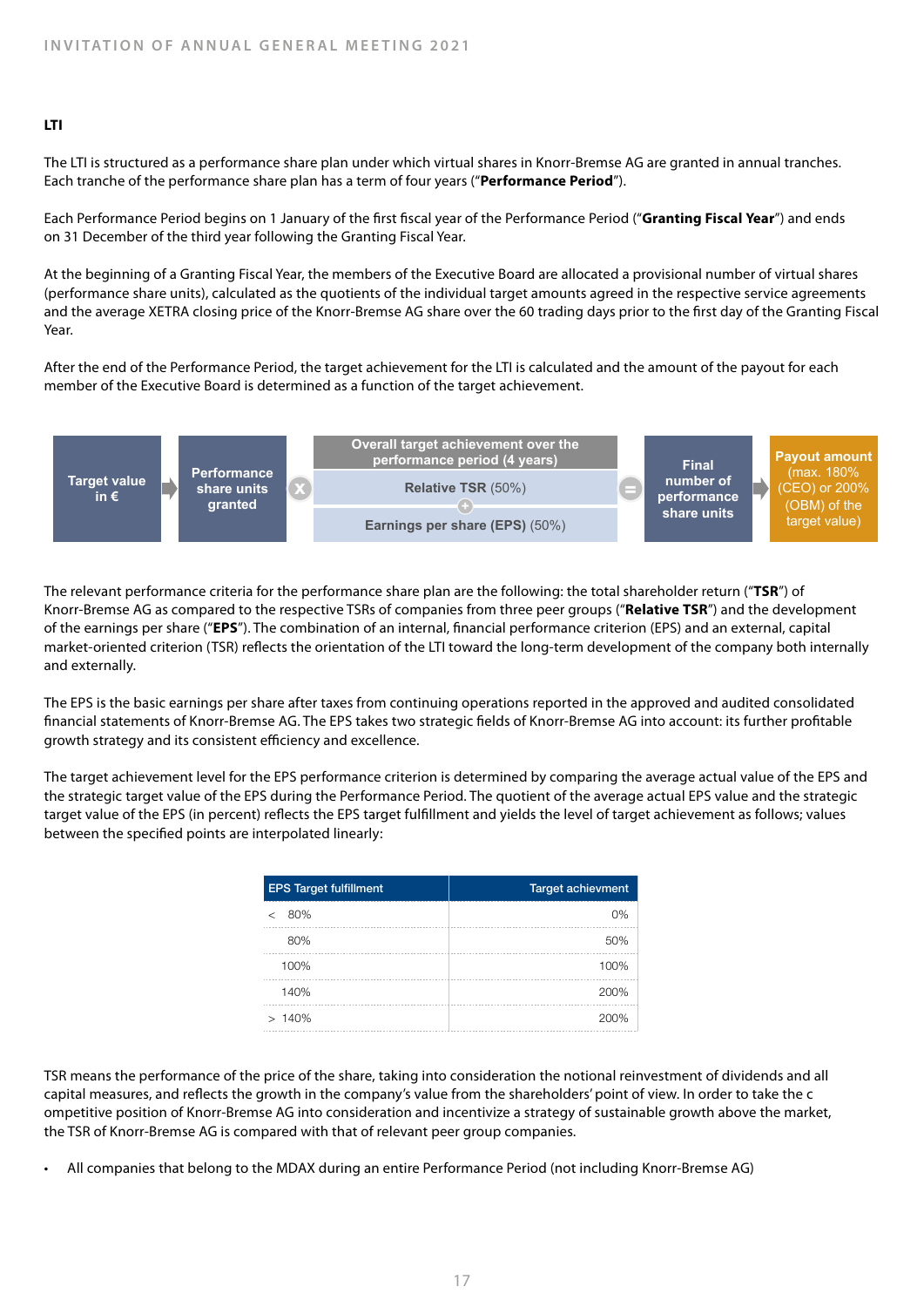- Selected companies in the "**Rail and Truck**" industry (currently: Alstom S.A., Cummins, Inc., Haldex AB, Jost AG, Navistar, Inc., Paccar, Inc., SAF-Holland S.A., Stadler Rail AG, Vossloh AG, TRATON SE)
- Selected companies in the "**High Quality European Industrial Goods**" industry (currently: Alfa Laval A.B., Atlas Copco A.B., Kone Corporation, Legrand S.A., MTU Aero Engines AG, NORMA Group SE, Rotork plc., Safran S.A., Schindler Holding AG, Stabilus S.A.)

The Supervisory Board is entitled to unilaterally adjust the peer group for future tranches prior to the commencement of any Performance Period.

To ascertain the target achievement level of the TSR development of Knorr-Bremse AG in relation to the peer group companies, the relative TSR rank achieved by Knorr-Bremse AG within the respective peer groups (ranking) is calculated, with the average relative rank across all three peer groups being determined on that basis. The average relative rank yields the level of target achievement as follows; values between the specified points are interpolated linearly:

| Average relative rank                | <b>Target achievement</b> |
|--------------------------------------|---------------------------|
| $<$ 25 <sup>th</sup> percentile rank | $0\%$                     |
| 25 <sup>th</sup> percentile rank     | 50%                       |
| 50 <sup>th</sup> percentile rank     | 100%                      |
| 75 <sup>th</sup> percentile rank     | 200%                      |
| $> 75th$ percentile rank             |                           |

The total target achievement is calculated using the following formula:

total target achievement = TSR target achievement x 50% + EPS target achievement x 50%

The final number of virtual shares is calculated by multiplying the number of allocated virtual shares by the total target achievement after the expiry of the Performance Period:

final number of virtual shares = allocated number of virtual shares x total target achievement

The amount of the payout is then calculated by multiplying the final number of virtual shares by the average XETRA closing price of the company's share over the last sixty trading days before the end of the relevant Performance Period.

For ordinary members of the Executive Board, the annual LTI payout is limited to a maximum of 200% of the target amount and for the Chairman of the Executive Board to 180% of the target amount. The payout is due for payment in the month after the approval of the consolidated financial statements of Knorr-Bremse AG for the last fiscal year of the Performance Period.

The performance criteria may not be subsequently changed. Should any extraordinary events or developments occur, e.g., the acquisition or sale of a part of a company, the Supervisory Board is entitled to make an appropriate adjustment to the terms of the LTI plan temporarily at its reasonable discretion.

Where the term of office of an Executive Board member begins in the course of a fiscal year, the target amount is reduced pro rata temporis based on the date when the term of office begins. All claims under tranches of a current Performance Period lapse without any replacement or compensation if before the end of the Performance Period Knorr-Bremse AG terminates the relevant service agreement without notice for a cause (wichtiger Grund) for which the Executive Board member is responsible, the appointment of the relevant member of the Executive Board is revoked on the grounds of a gross breach of duty or the member of the Executive Board resigns from office without cause and without the consent of Knorr-Bremse AG. If the appointment ends for other reasons before the expiry of the Performance Period, the tranches of the current Performance Periods remain unaffected. The LTI tranche of the Granting Fiscal Year in which the appointment ends is reduced pro rata temporis based on the end of the appointment. The payout is not made prematurely.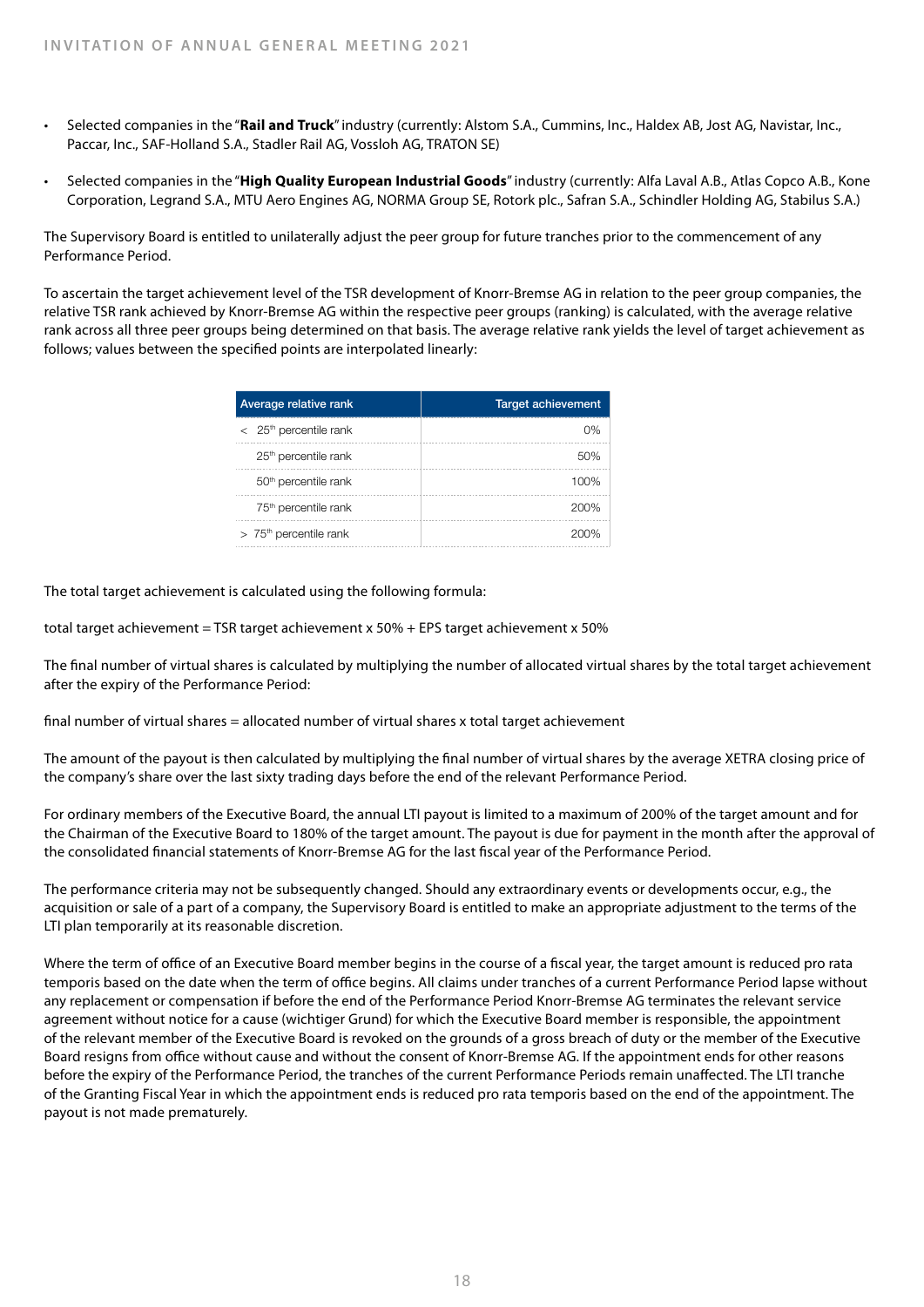#### **4. Share ownership obligation (share ownership guidelines, SOG)**

In addition to the LTI as an equity-based performance share plan with a four-year Performance Period, the share acquisition and retention obligation for the Executive Board constitutes a further key component of the remuneration system with the objective of promoting the long-term and sustainable development of the company. The members of the Executive Board are obliged to acquire and retain ownership of a minimum number of shares in Knorr-Bremse AG in the amount of 100% of their respective fixed gross annual salaries for the duration of their respective service agreements ("**SOG Target**"). Until the SOG Target is achieved, the member of the Executive Board is obliged to acquire shares in Knorr-Bremse AG equal to at least 25% of the SOG Target in each fiscal year. In individual cases, the Supervisory Board can use its reasonable discretion to depart from the SOG provisions, taking into account the circumstances of the case (e.g., on account of restrictions on the acquisition of shares as a result of contractual, company-internal or legal provisions).

#### **II. Maximum Remuneration**

The total remuneration to be granted for a fiscal year (i.e., the sum of all of the remuneration amounts paid for a fiscal year, including the fixed annual salary, variable remuneration components, pension contributions and fringe benefits or any compensation payments on the occasion of a newly appointed member of the Executive Board taking office) to the members of the Executive Board – regardless of whether or not it is paid out in that fiscal year or at a later point in time – is subject to an absolute upper limit ("**Maximum Remuneration**"). The Maximum Remuneration for the Chairman of the Executive Board is EUR 7,490,000; for each of the other members of the Executive Board, it is EUR 4,030,000.

When a new member of the Executive Board takes up office, the Maximum Remuneration in the first or second year of his/her appointment can differ from the fixed Maximum Remuneration if, in exceptional cases, the Supervisory Board grants the new member of the Executive Board further payments on the occasion of his/her taking office as compensation for lost payments from the previous service relationship. In this case, the Maximum Remuneration for this one fiscal year is increased by up to 50% for the Chairman of the Executive Board and by up to 25% for the other members of the Executive Board.

Irrespective of the fixed Maximum Remuneration, the amounts of the individual variable remuneration components that are to be paid are also limited relative to the respective target amount to 180% of the target amount for the Chairman of the Executive Board and 200% for the other members of the Executive Board.

#### **III. Remuneration-related legal acts**

#### **1. Terms and prerequisites for the termination of remuneration-related legal acts**

The service agreements of the members of the Executive Board are valid for the duration of their respective appointments. As a rule, new members of the Executive Board are initially appointed for a maximum term of three years. In the event of a reappointment, the maximum term of appointment is five years. The service agreements are extended for the duration of a reappointment unless agreed otherwise.

If an appointment is terminated by mutual consent with the approval of the Supervisory Board ("**Termination of the Appointment by Mutual Consen**t"), the service agreement ends prematurely as of the date of the Termination of the Appointment by Mutual Consent. If the Supervisory Board revokes an appointment, the service agreement ends prematurely on the expiry of a notice period pursuant to Sec. 622 (2) of the German Civil Code (Bürgerliches Gesetzbuch, "**BGB**"). The notice period is extended to 24 months to the end of a month, but not beyond the end of the regular term of the agreement, if the appointment of the member of the Executive Board is revoked due to incapacity to carry out proper management through no fault on his/her part or because of a vote of no confidence by the Annual General Meeting. The extended notice period also applies if a member of the Executive Board prematurely, unilaterally and validly resigns from his/her position on the Executive Board for good cause. The members of the Executive Board receive their fixed annual salary during the notice period. The claims to STI and LTI are based on the provisions on leaving the Executive Board prematurely as described above.

There is no right of special termination in the event of a change of control ("**Change of Control**") or any commitment to make payments in connection with the premature termination of the membership on the Executive Board as a result of a Change of Control.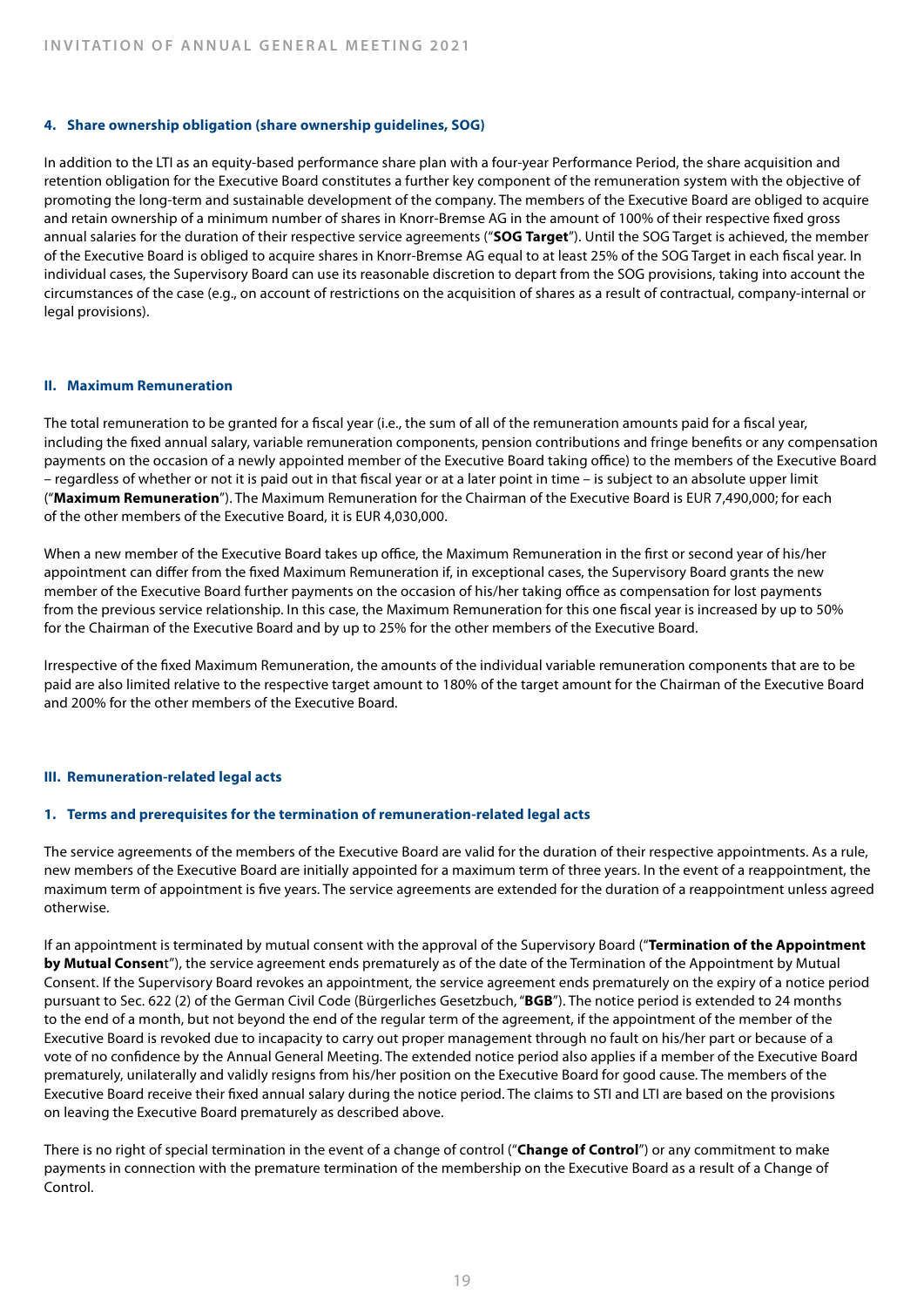#### **2. Compensation for removal from office**

In the event of a Termination of the Appointment by Mutual Consent, the relevant member of the Executive Board receives a compensation payment. The compensation payment is composed of the fixed annual salary and the STI for the remainder of the regular term of the appointment, but for a maximum of 24 months. Thus, the compensation payment will not exceed the value of two years' remuneration, but will remain below it and will not remunerate a period longer than the residual term of the agreement. The STI paid in the last completed fiscal year prior to the termination of the appointment is used to determine the STI. If the appointment ends before the end of the first fiscal year in which an STI is paid out, the STI will be calculated on the basis of the target amount. The compensation payment will be set off against any compensation for observing a post-contractual non-compete covenant paid by Knorr-Bremse AG. Even in the event of a Termination of the Appointment by Mutual Consent, the member of the Executive Board will not be entitled to the compensation payment if the premature termination of the appointment takes place at the request of the member of the Executive Board or if there is cause for Knorr-Bremse AG to revoke the appointment or to terminate the service agreement without notice or if the member of the Executive Board is reappointed as a member of the Executive Board following the Termination of the Appointment by Mutual Consent.

The Supervisory Board may agree on a post-contractual non-compete covenant for a period of up to two years with the members of the Executive Board. During this period, the members of the Executive Board are entitled to compensation equal to one twelfth of the fixed annual salary per month for observing the post-contractual non-compete covenant. The compensation for observing the post-contractual non-compete covenant will be set off against other payments owed by Knorr-Bremse AG for the period after termination of the service agreement. Any income earned from activities that do not fall under the post-contractual non-compete covenant will be set off against the compensation for observing the post-contractual non-compete covenant.

#### **IV. Consideration of the employees' remuneration and employment terms and conditions in the determination of the remuneration system**

The Supervisory Board reviews the remuneration of the Executive Board on a regular basis. Both the peers of Knorr-Bremse AG (horizontal comparison to the remuneration for members of executive boards) and the internal company remuneration structure (vertical comparison) are taken into consideration when the appropriateness of the remuneration is assessed.

The vertical comparison is based on the relation of the Executive Board remuneration to the remuneration paid to the top senior management and the entire staff of Knorr-Bremse AG. The Supervisory Board has defined the top senior managers for this purpose as the Management Board Europe Rail & Track and the first and second management tiers. For the entire staff, the Supervisory Board distinguishes between pay-scale and non-pay-scale employees. The Supervisory Board takes into account the development of the remuneration of these groups and how their remuneration has developed in comparison over time.

#### **V. Procedure for the determination, implementation and review of the remuneration system**

The Supervisory Board adopts a clear and comprehensible remuneration system for the members of the Executive Board. The Executive Committee is responsible for carrying out the preparatory work for the Supervisory Board's resolution on the remuneration system and the regular review of the remuneration system. The Executive Committee will provide the Supervisory Board with all the information that it needs to review the remuneration system. The Supervisory Board will review the remuneration system at its due discretion, but in any event every four years. In so doing, the Supervisory Board makes a market comparison and also takes particular account of changes in the business environment, the company's overall economic situation and strategy, changes and trends in national and international corporate governance standards and developments in the employees' remuneration and employment terms and conditions pursuant to B.IV. above. If necessary, the Supervisory Board will consult external remuneration experts and other advisors. In doing so, the Supervisory Board will ensure that the external remuneration experts and advisors are independent of the Executive Board and take the necessary precautions to avoid conflicts of interest.

The Supervisory Board will submit the adopted remuneration system to the Annual General Meeting for approval each time there is a substantial change, but at least once every four years. If the Annual General Meeting does not approve the submitted system, the Supervisory Board must submit a revised remuneration system to the General Meeting for approval at the next Annual General Meeting at the latest.

This remuneration system will apply to the members of the Executive Board as from 1 January 2022. For purposes of implementing the new remuneration system, in particular the changes to the STI, the appropriate adjustments to the service agreements will be agreed upon with the current members of the Executive Board.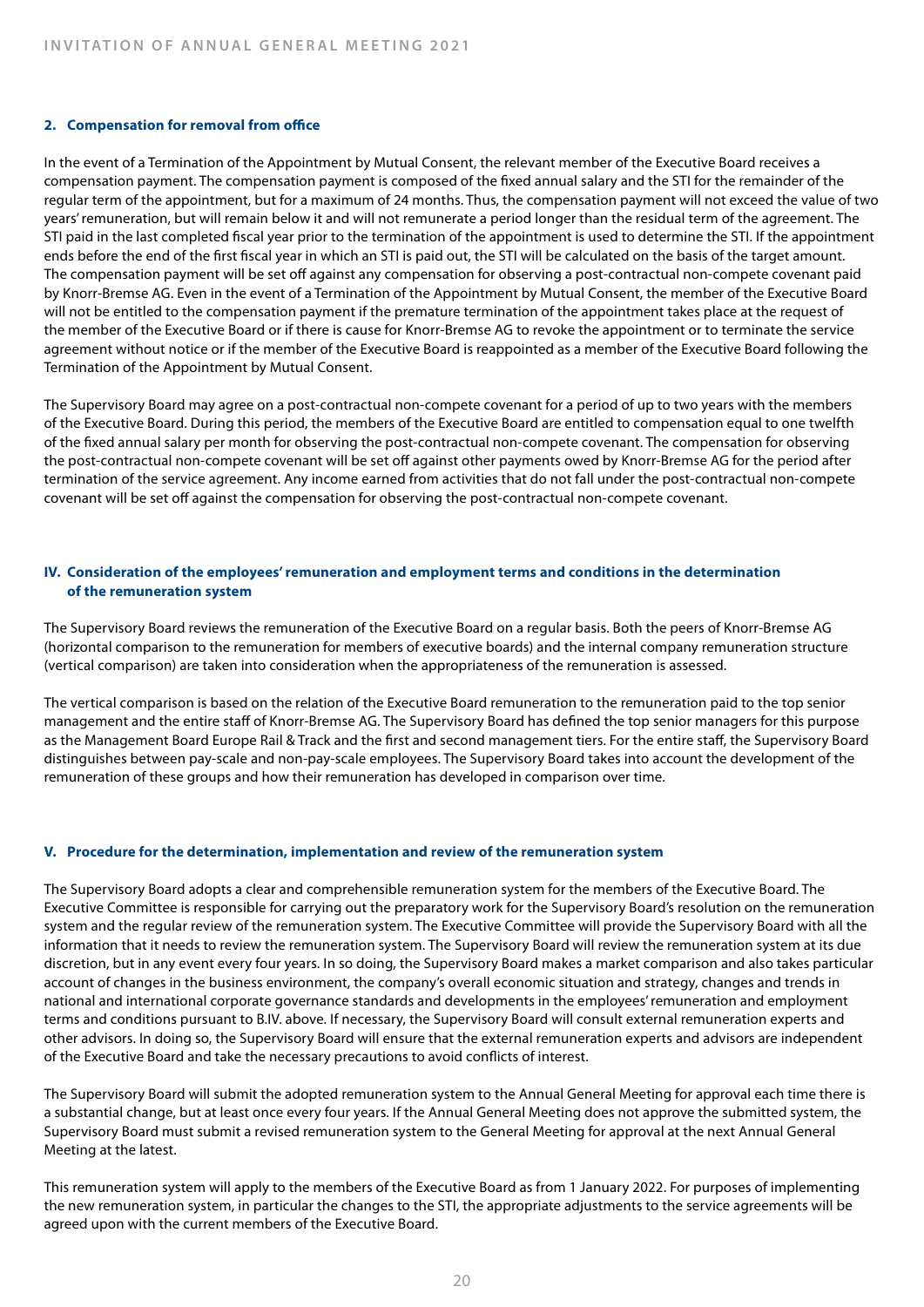The Supervisory Board and the Executive Committee take suitable measures to ensure that possible conflicts of interest affecting the members of the Supervisory Board involved in consultations and decisions on the remuneration system are avoided and, if any arise, resolved. Each member of the Supervisory Board is obliged to notify the Chairman of the Supervisory Board of any conflicts of interest. The Chairman of the Supervisory Board must disclose any conflicts of interest affecting him to the Executive Committee. The Supervisory Board decides how to deal with an existing conflict of interest on a case-by-case basis. One option in particular would be for a member of the Supervisory Board affected by a conflict of interest not to participate in a meeting or in individual consultations and decisions of the Supervisory Board or the Executive Committee.

The Supervisory Board may temporarily deviate from the remuneration system (procedure and rules on remuneration structure) and its individual components, and also with regard to individual remuneration components of the remuneration system, or introduce new remuneration components if this is necessary for the long-term well-being of Knorr-Bremse AG. The Supervisory Board reserves the right to deviate from the remuneration system in this way in exceptional circumstances, for example, an economic or company crisis. Such deviations may lead to a temporary deviation from the Maximum Remuneration for the Chairman of the Executive Board or other members of the Executive Board.

# **III. Further Information**

#### **1. Total number of shares and voting rights**

At the time of the notice of the Annual General Meeting, the share capital of the company totaling EUR 161,200,000.00 is divided into 161,200,000 no-par-value bearer shares; each of the shares carries one vote. The total number of voting rights consequently amounts to 161,200,000. The company does not hold any treasury shares.

#### **2. Information regarding participation in the Annual General Meeting**

#### **Right to participate by registering and providing proof of shareholding**

With the approval of the Supervisory Board, the Executive Board of Knorr-Bremse AG has decided to hold the Annual General Meeting as a virtual annual general meeting without the shareholders or their authorized representatives being physically present. The legal basis for holding a virtual general meeting is the German Act Concerning Measures Under the Law of Companies, Cooperative Societies, Associations, Foundations and Commonhold Property to Combat the Effects of the COVID-19 Pandemic of 27 March 2020 (German Federal Law Gazette Part I 2020, p. 570), last amended by the German Act to Further Accelerate the Discharge of Residual Debt Proceedings and to Adjust Pandemic-Related Provisions Under the Law of Companies, Cooperative Societies, Associations, Foundations and Under Tenancy Law of 22 December 2020 (German Federal Law Gazette Part I 2020, p. 3320) (the "**COVID-19 Mitigation Act**").

The shareholders and their authorized representatives cannot physically be present at the Annual General Meeting and may exercise their voting rights exclusively by absentee voting or by granting powers of attorney and issuing instructions to the company-nominated proxies as set out in more detail below. The votes to be taken under agenda items 2 to 6 and 8 are binding decisions; the vote to be taken under agenda item 7 is recommendatory. In each case, it is possible to vote Yes, No or Abstain.

#### Live broadcast for shareholders

For properly registered shareholders, the Annual General Meeting will be broadcast live via the online AGM Portal (ir.knorr-bremse. com/agm) on Thursday, 20 May 2021, at 10:00 a.m. (CEST). The live broadcast does not enable participation in the Annual General Meeting within the meaning of Sec. 118 (1) sentence 2 AktG.

#### Accessing the AGM Portal

The password-protected AGM Portal may be accessed as from 29 April 2021 via the company's website at ir.knorr-bremse.com/agm.

Following receipt of their registration and proof of their shareholding in accordance with the requirements set out below, the shareholders entitled to participate will be sent voting cards that will also include the login details for the AGM Portal. Usually, the depository institutions take care of the required registration and the transmission of the proof of shareholding for their customers. Shareholders wishing to follow the Annual General Meeting live via the AGM Portal or to exercise their voting rights are requested to have their depository institution submit the required registration and proof of their shareholding in good time.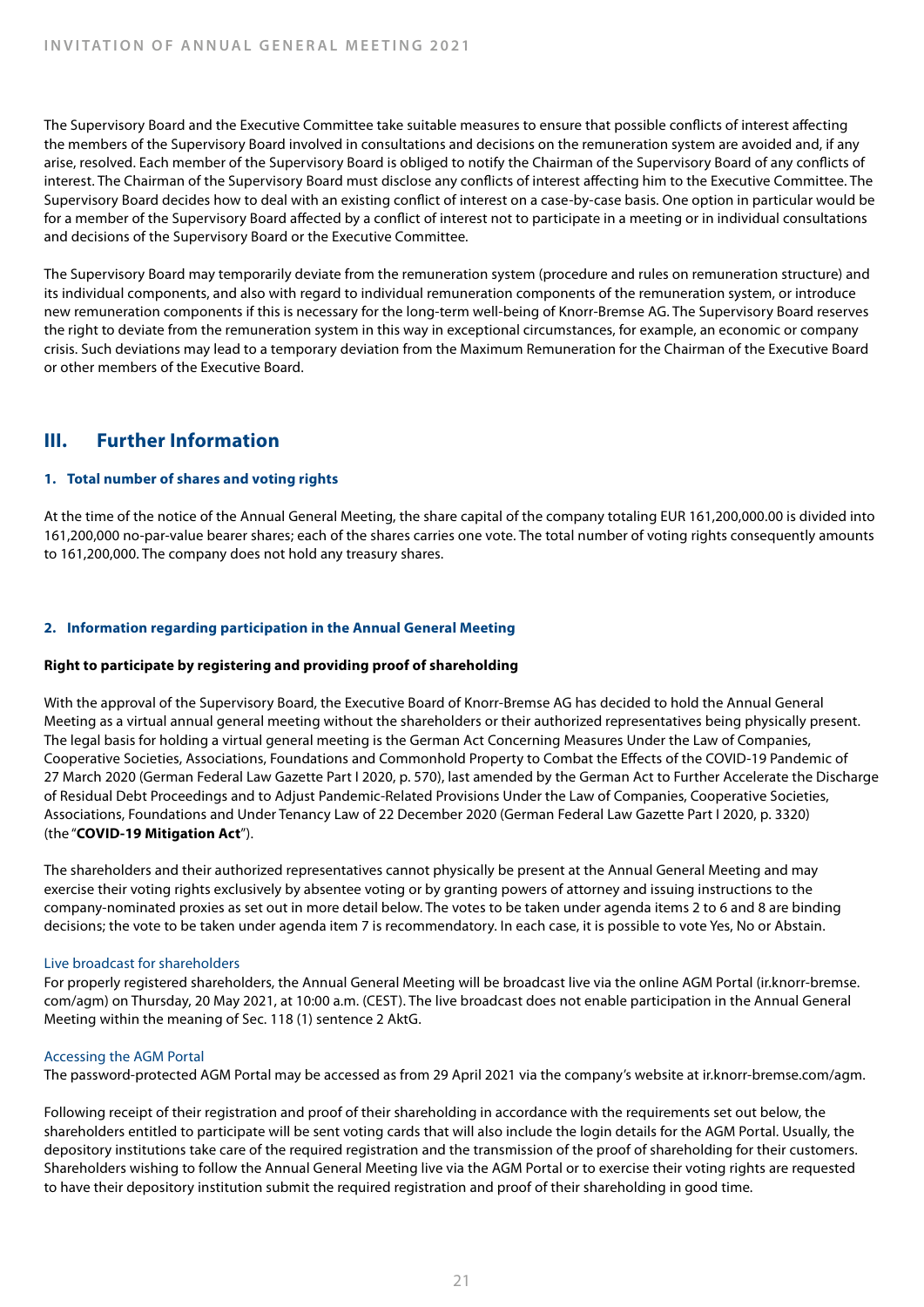#### Right to participate by registering and providing proof of shareholding

Pursuant to Article 21 of the company's Articles of Association, shareholders are entitled to participate in the Annual General Meeting electronically via the AGM Portal and to exercise their shareholder rights, in particular their voting rights, if they have registered for the Annual General Meeting with the company prior to the meeting and if they have submitted proof of their entitlement to attend. Such entitlement is proven in the form of proof of a shareholding issued by the ultimate intermediary, which is usually the depository institution. The proof of a shareholding must refer to 29 April 2021, 00:00 hrs. (CEST) (record date).

The registration for the Annual General Meeting and the proof of shareholding must be received by Knorr-Bremse AG by **Thursday, 13 May 2021, 24:00 hrs. (CEST)**, at the latest at the following address

Knorr-Bremse AG c/o Link Market Services GmbH Landshuter Allee 10 80637 Munich, Germany

or by email to: inhaberaktien@linkmarketservices.de

The registration and the proof of shareholding require text form and must be in German or English.

In the relationship between shareholder and company, a shareholder will be deemed a shareholder entitled to participate in the meeting and to exercise shareholder rights, in particular voting rights, only if the shareholder has submitted the specific proof of the shareholding by the deadline. The right to participate and the scope of the voting right are determined exclusively based on the shareholding as of the record date.

Registering for the Annual General Meeting does not cause shares to be blocked. Shareholders may therefore continue to dispose of their shares without restriction also after having registered for the Annual General Meeting. Even in the event of a full or partial sale of a shareholding after the record date, solely the shares owned by a shareholder as of the record date are relevant for the participation in the meeting and the scope of the voting right; i.e., any sale of shares after the record date will not affect the entitlement to participate in the Annual General Meeting and the scope of voting rights. This also applies mutatis mutandis if shares or additional shares are purchased after the record date. Persons who do not hold any shares as of the record date and become shareholders only after the record date are not entitled to participate in the meeting and to exercise voting rights. However, they are entitled to be granted power of attorney on the basis of the provisions below. The record date is not relevant with respect to the dividend entitlement.

#### **Absentee voting**

Shareholders may exercise their voting rights by absentee voting by mail or via the AGM Portal. This requires proper registration and proper proof of shareholding in accordance with the provisions set out under "Right to participate by registering and providing proof of shareholding" above.

The form sent to shareholders together with the voting card, which is also accessible in printable format on the website ir. knorr-bremse.com/agm, can be used for purposes of absentee voting by mail.

Absentee votes must be received by the company as follows; this also applies to modifying and revoking absentee votes cast:

• If by mail, by n**o later than 19 May 2021, 24:00 hrs. (CEST)** exclusively to the following address:

Knorr-Bremse AG c/o Link Market Services GmbH Landshuter Allee 10 80637 Munich, Germany

• Alternatively via the AGM Portal u**p to the beginning of the relevant vote** at the Annual General Meeting on 20 May 2021. The AGM Portal is accessible as described above under "Accessing the AGM Portal."

Authorized representatives, including intermediaries and other persons or institutions treated as equivalent thereto in accordance with Sec. 135 AktG, may also use absentee voting.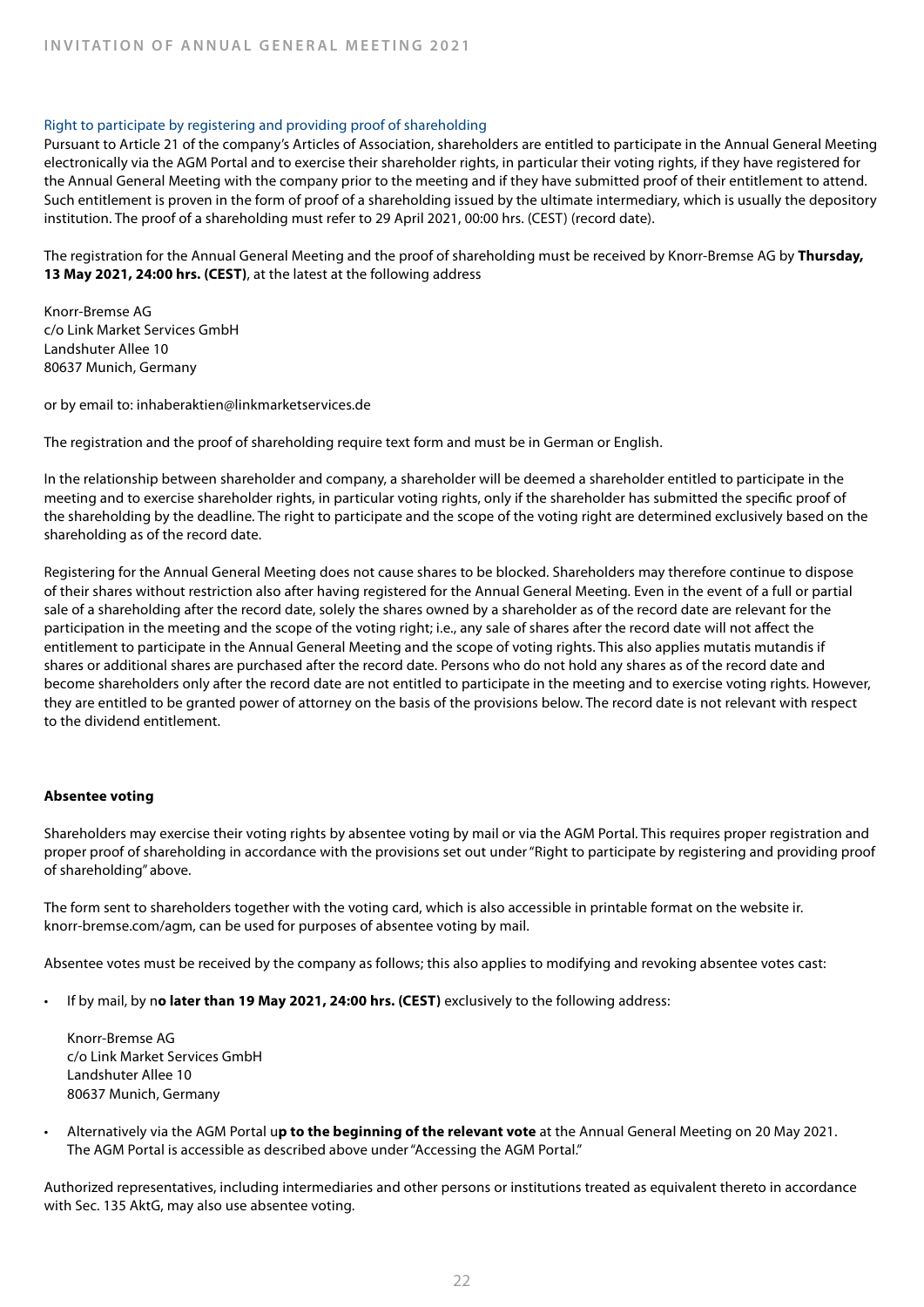If an absentee vote is not explicit or unambiguous regarding a specific agenda item, this will be considered an abstention from voting for that agenda item.

#### **Procedure for voting using a proxy or representative**

#### Authorization of the company-nominated proxy

Knorr-Bremse AG also offers its shareholders the option of having company-nominated proxies represent them at the Annual General Meeting subject to and in accordance with the instructions issued by them.

Timely registration and providing proof of a shareholding in accordance with the provisions under "Right to participate by registering and providing proof of shareholding" is also required where company-nominated proxies are authorized.

The company-nominated proxies may exercise voting rights only in respect of those agenda items for which explicit and unambiguous instructions have been issued to them by the authorizer. The company-nominated proxies are under the obligation to vote according to instructions. If no explicit and unambiguous instruction has been issued, the company-nominated proxies will abstain from voting on the relevant agenda item.

The company-nominated proxies will not accept any orders or instructions to take the floor, pose questions, file motions or lodge objections against resolutions passed by the Annual General Meeting.

Powers of attorney granted and instructions issued to the company-nominated proxies must be received by the company as follows; this also applies to any modification or revocation of a power of attorney granted and of instructions issued:

If by mail, using the power of attorney and instruction form provided on the voting card and accessible on the website ir.knorr-bremse.com/agm, at the latest **by 19 May 2021, 24:00 hrs. (CEST)** exclusively to the following address:

Knorr-Bremse AG c/o Link Market Services GmbH Landshuter Allee 10 80637 Munich, Germany

• Alternatively via the AGM Portal **up to the beginning of the relevant vote** at the Annual General Meeting on 20 May 2021. The AGM Portal is accessible as described above under "Accessing the AGM Portal."

#### Authorizing a third-party representative

Shareholders may have themselves represented, and have their voting rights exercised, at the Annual General Meeting by a representative – for example an intermediary (e.g. the depository bank), a shareholders' association or any other person of their choice willing to act as a representative. Timely registration and providing proof of a shareholding in accordance with the provisions under "Right to participate by registering and providing proof of shareholding" is also required where a representative is authorized. If a shareholder authorizes more than one person, the company may reject one or more of them in accordance with Sec. 134 (3) sentence 2 AktG.

Authorized representatives (other than the company-nominated proxies) cannot physically be present at the Annual General Meeting. They may exercise voting rights for the shareholders that they represent only by way of absentee voting or by issuing a sub-power of attorney to a company-nominated proxy.

Pursuant to Sec. 134 (3) sentence 3 AktG and Article 21 para. 3 of the Articles of Association of the company, the granting of the power of attorney, its revocation and the proof of authorization to be submitted to the company require text form unless the following provisions of this section stipulate otherwise. For granting a power of attorney, shareholders may use the power of attorney form they receive along with the voting card. However, shareholders may also issue a separate power of attorney; a power of attorney form to this effect is available for download from the internet at **ir.knorr-bremse.com/agm**. Authorization may also be effected in any other manner of proper form.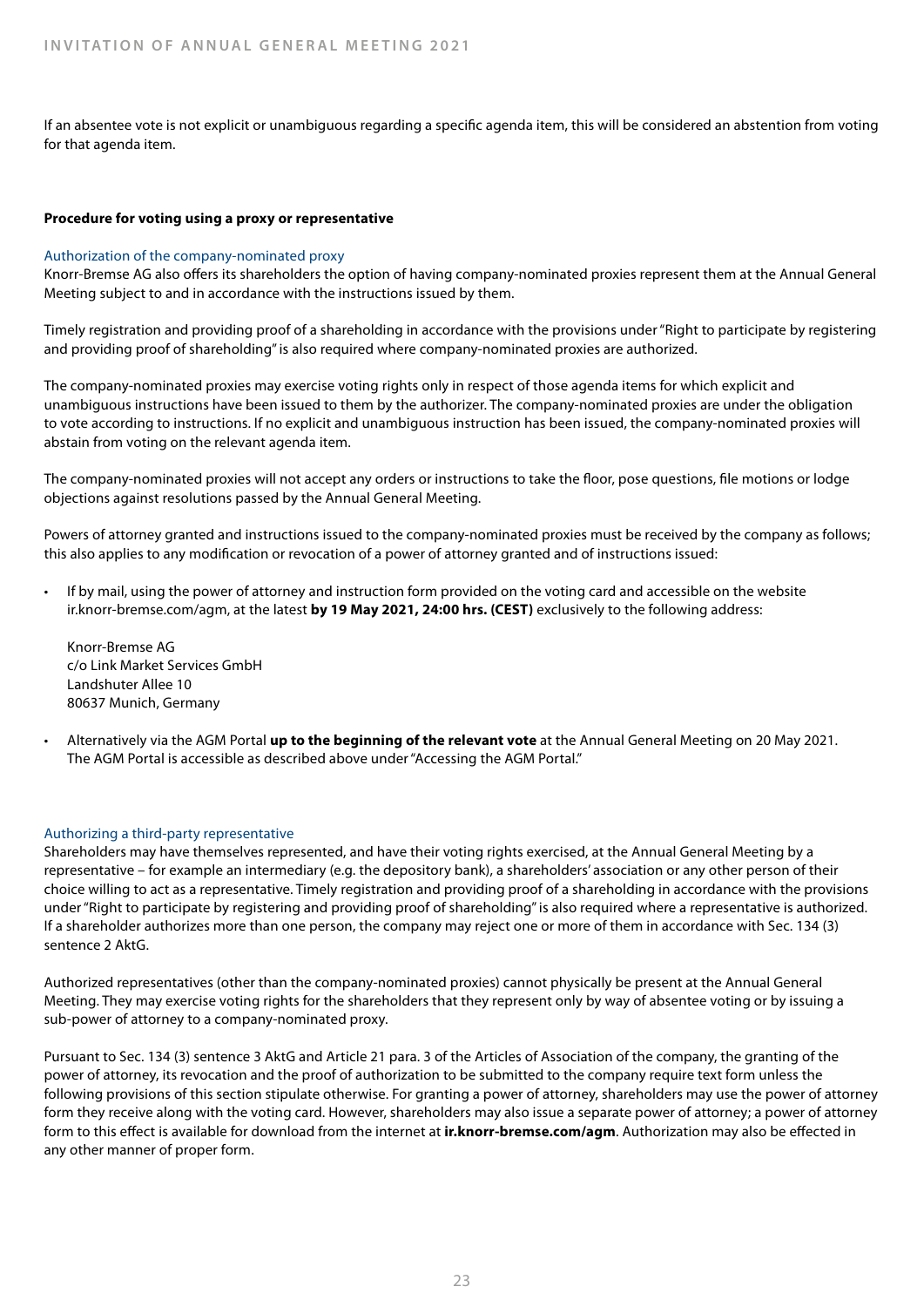A power of attorney may be transmitted prior to the date of the Annual General Meeting by mail to the address set out above under "Authorization of the company-nominated proxy" by no later than 19 May 2021, 24:00 hrs. (CEST). Alternatively, proof of authorization may be sent by email to inhaberaktien@linkmarketservices.de up to the beginning of the relevant vote at the Annual General Meeting.

When intermediaries and other persons or institutions treated as equivalent thereto in accordance with Sec. 135 AktG (e.g., voting consultants or shareholders' associations) are authorized, this usually requires compliance with special rules, details on which must be obtained from the intended representative. Under applicable law, in these cases the power of attorney must be issued to a specified representative and be kept by the representative in a verifiable form. The requirement of text form does not apply. Furthermore, the power of attorney must be complete and may only contain declarations linked to the exercise of the voting right. In those cases, please coordinate the form of the power of attorney with the intended representative. However, any violation of the aforesaid and certain other requirements set forth in Sec. 135 AktG for representative authorization of the entities mentioned in this paragraph does not, pursuant to Sec. 135 (7) AktG, impair the validity of votes cast. In addition, intermediaries and other persons or institutions treated as equivalent thereto in accordance with Sec. 135 AktG are recommended to contact the shareholder hotline or the registration office at the address listed above prior to the Annual General Meeting as regards the exercise of voting rights.

For a representative to be able to exercise rights by way of electronic communication via the AGM Portal, the representative must receive from the authorizer the personal login details sent along with the voting card. The use of the personal login details by the authorized representative is also considered proof of authorization.

#### **Priority of absentee votes cast, powers of attorney granted and instructions issued and additional information on the casting of votes**

If absentee votes are cast by different means of transmission and/or if the proxies are granted power of attorney and given instructions by different means of transmission, the last formally valid declaration received will be given priority in each case. If it is not clear which declaration was received last, the declarations submitted via the AGM Portal will be given priority.

In the event that sub-items under an agenda item are put to the vote individually, a vote cast by absentee voting on, or, where applicable, an instruction issued with regard to, that entire agenda item will be deemed a vote cast, or an instruction issued, correspondingly on each of the individual sub-items put to the vote.

Absentee votes may be cast and instructions to the company-nominated proxy may be issued regarding only those resolution proposals announced by the company prior to the Annual General Meeting and regarding resolution proposals of shareholders that are announced by the company prior to the Annual General Meeting based on the request of a minority under Sec. 122 (2) AktG, as a counter-motion under Sec. 126 (1) AktG or as an election proposal under Sec. 127 AktG. Any absentee votes, powers of attorney and instructions that cannot be unequivocally matched to a proper registration will not be counted.

#### **3. Information on shareholders' rights pursuant to Secs. 122 (2), 126 (1), 127 and 131 (1) AktG and on the modalities of the virtual Annual General Meeting**

#### **Motions to add items to the agenda pursuant to Sec. 122 (2) AktG**

Sec. 122 (2) AktG entitles shareholders whose combined shareholdings reach one twentieth of the share capital or the nominal amount of EUR 500,000.00 of the company's share capital (corresponding to 500,000 shares) to request that items be added to the agenda and published. Each new item must be accompanied by a statement of reasons or a resolution proposal.

The motion must be sent in writing to the Executive Board of Knorr-Bremse AG and must be received by the company no later than Monday, 19 April 2021, 24:00 hrs. (CEST).

Please send such motions to the following address:

To the Executive Board (Vorstand) of Knorr-Bremse AG Moosacher Straße 80 80809 Munich, Germany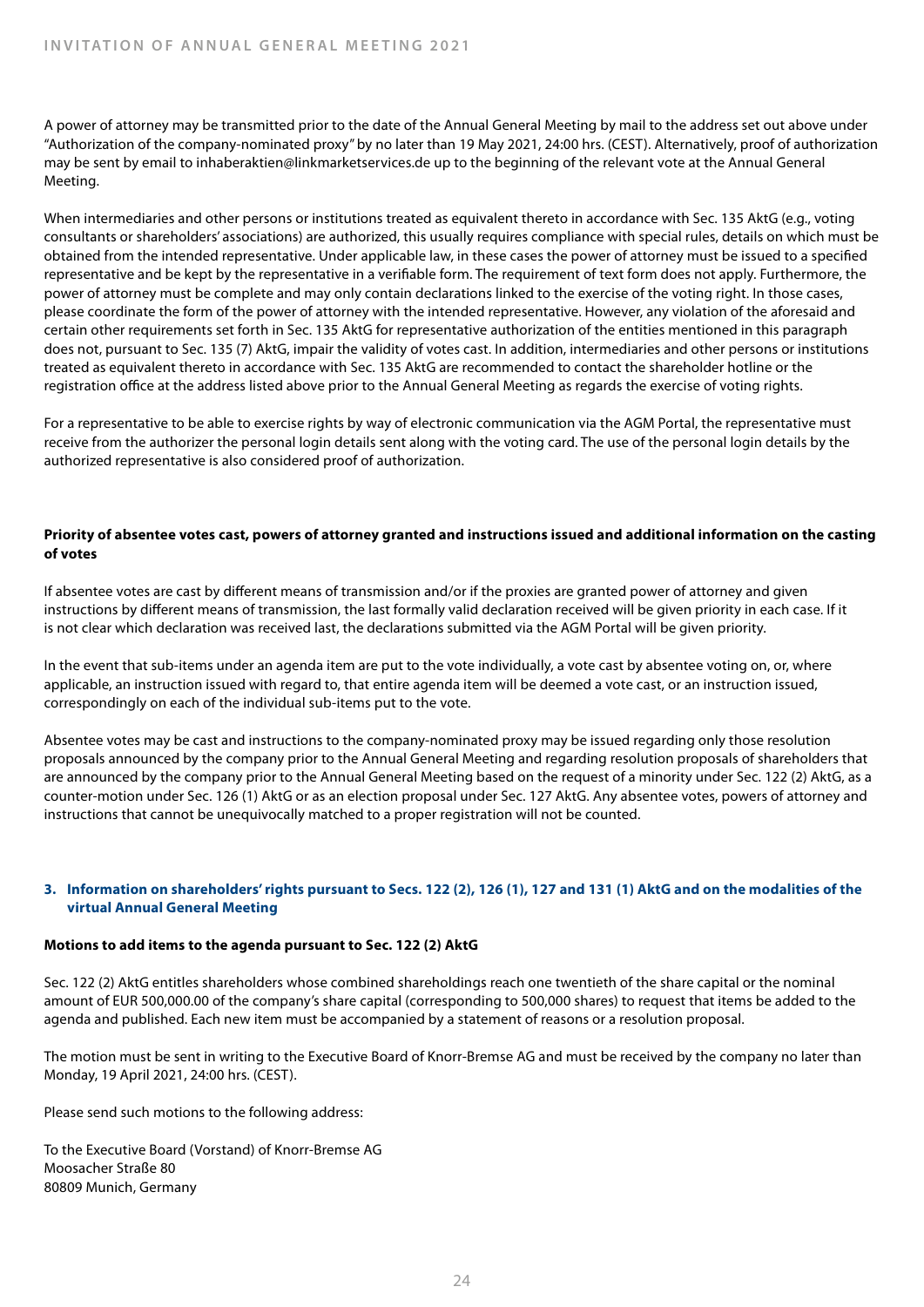Shareholders requesting to have an item added to the agenda must provide proof that they have held the shares for at least 90 days prior to receipt of the motion and that they will hold the shares until a decision on the motion has been made by the Executive Board. For the purpose of calculating the shareholding period, Sec. 70 AktG applies. The day on which the motion is received will not be counted. Please note that a postponement from a Sunday, Saturday or holiday to a previous or subsequent working day shall not apply. Secs. 187 to 193 of the German Civil Code (BGB) are not to be applied mutatis mutandis.

Additions to the agenda that are to be published will be published in the German Federal Gazette (Bundesanzeiger) without undue delay after receipt of the motion unless they have already been published together with the invitation to the Annual General Meeting. These motions will additionally be published on the internet at ir.knorr-bremse.com/agm and communicated to the shareholders in accordance with Sec. 125 (1) sentence 3 AktG.

Motions by shareholders duly authorized and registered to participate in the Annual General Meeting which are submitted together with requests for additional agenda items that are to be published under such additional agenda items will be treated as if they had been submitted at the Annual General Meeting.

#### **Shareholder counter-motions and election proposals pursuant to Secs. 126 (1) and 127 AktG**

In addition, shareholders may submit to the company counter-motions to Executive Board and/or Supervisory Board proposals relating to specific agenda items and proposals for the election of Supervisory Board members or independent auditors.

Pursuant to Sec. 126 (1) AktG, motions of shareholders, including the shareholder's name, the statement of reasons for the motion and any comments of the management, are to be made available to the persons entitled to notification referred to in Sec. 125 (1) to (3) AktG subject to the conditions set forth therein, provided that the shareholder has sent to the address below a counter-motion against a proposal of the Executive Board and/or the Supervisory Board with respect to a particular agenda item, including a s tatement of reasons for the counter-motion, no later than 14 days prior to the Annual General Meeting of the company. For the purpose of calculating the above time period, the day of receipt and the day of the Annual General Meeting will not be counted. Thus, the last permissible day of receipt is Wednesday, 5 May 2021, 24:00 hrs. (CEST). A counter-motion need not be made available if one of the exclusion criteria pursuant to Sec. 126 (2) AktG is met. Moreover, the statement of reasons need not be made available if it exceeds a total of 5,000 characters.

No statement of reasons needs to be provided for election proposals made by shareholders pursuant to Sec. 127 AktG. Election proposals will be made available only if they include the name, profession exercised and place of residence of the nominee and, in the case of an election of Supervisory Board members, information on their membership in other supervisory boards that must be created pursuant to applicable law (cf. Sec. 127 sentence 3 AktG in conjunction with Sec. 124 (3) sentence 4 AktG and Sec. 125 (1) sentence 5 AktG). Pursuant to Sec. 127 sentence 1 AktG in conjunction with Sec. 126 (2) AktG, there are further conditions subject to which election proposals need not be made available via the website. In all other respects, the requirements and provisions for the disclosure of motions apply mutatis mutandis.

Pursuant to Sec. 1 (2) sentence 3 of the COVID-19 Mitigation Act, counter-motions and election proposals which are to be made available will be deemed as having been submitted during the Annual General Meeting if the shareholder submitting the motion or election proposal is duly authorized and has registered to participate in the Annual General Meeting.

Any shareholder motions (including statements of reasons therefor) and election proposals pursuant to Sec. 126 (1) and Sec. 127 AktG must be sent exclusively to

Knorr-Bremse AG Investor Relations Moosacher Str. 80 80809 Munich, Germany

or by email to: investor.relations@knorr-bremse.com

Any motions and election proposals submitted by shareholders which are to be made available (along with the shareholder's name and – in the case of motions – the statement of reasons) will be made available online at ir.knorr-bremse.com/agm after their receipt. Any comments by the management will also be made available on the above website.

#### **Possibility to submit statements for publication prior to the Annual General Meeting**

Due to the concept of the Annual General Meeting with the exercise of voting rights possible only by absentee vote or instructed proxy and without any electronic participation of shareholders, shareholders will not be able to comment on the agenda at the Annual General Meeting.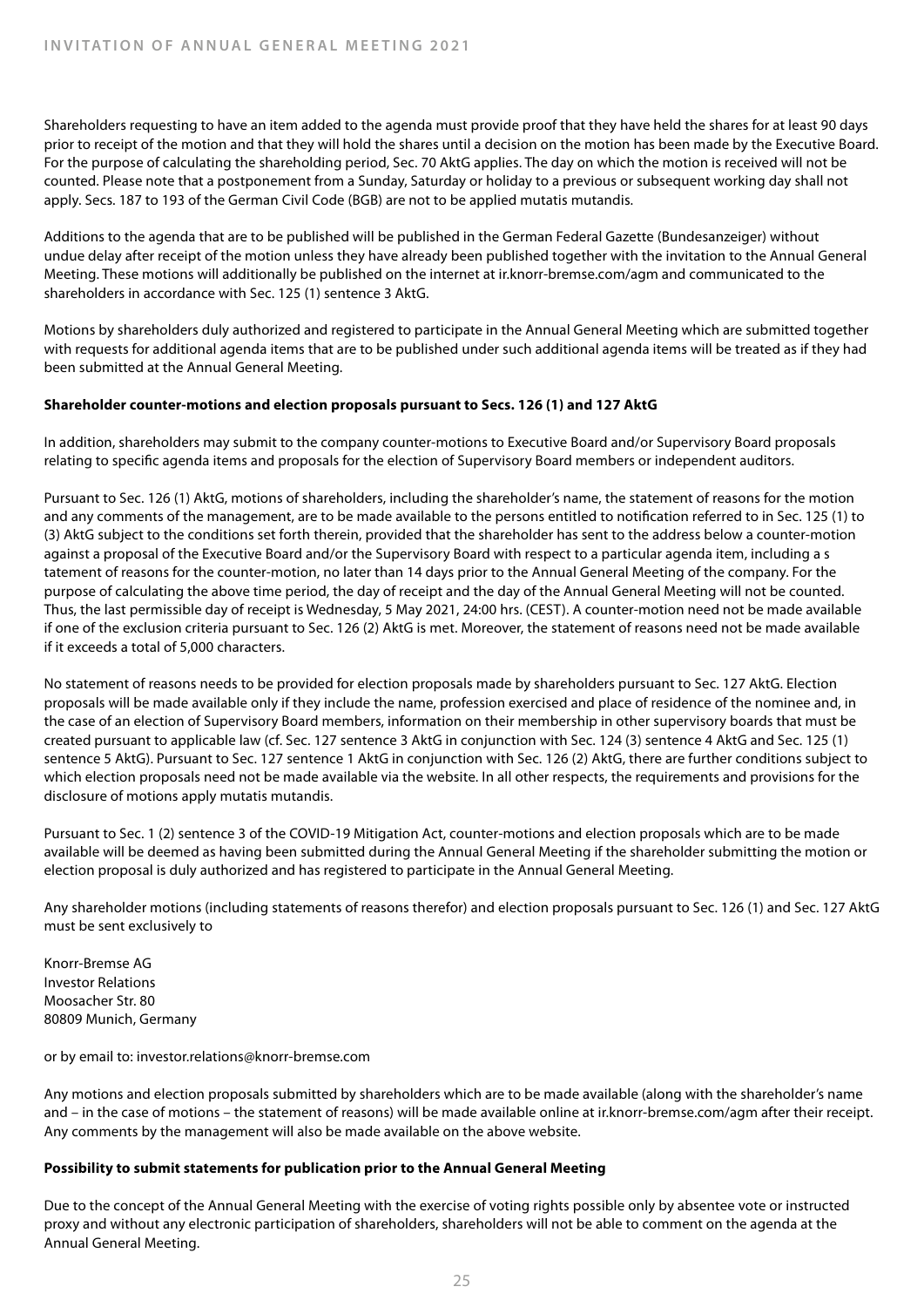The company provides shareholders with the possibility, however, of submitting to the company written statements with reference to the agenda for publication by the company on its AGM Portal prior to the Annual General Meeting. Shareholders who wish to submit a statement are requested to send it, including their name and the number of their voting card, in text form by Tuesday, 18 May 2021, 24:00 hrs. (CEST) at the latest to the following address or email address:

Knorr-Bremse AG Investor Relations Moosacher Str. 80 80809 Munich, Germany

or by email to: investor.relations@knorr-bremse.com

The length of any such statement should not exceed 10,000 characters.

Statements submitted prior to the Annual General Meeting will be published exclusively in the AGM Portal. As a result of publication, the name of the submitting shareholder or representative will be disclosed to other shareholders or representatives.

Please note that there is no legal claim to have a submitted statement published and, in particular, the company reserves the right to refrain from publishing statements with offensive content, content that could qualify as a criminal offense, obviously false or misleading content or content without any reference to the agenda of the Annual General Meeting, and also statements the length of which exceeds 10,000 characters or which have not been received by the Company by the time and at the address or email address mentioned above. Furthermore, the company reserves the right to publish only one statement per shareholder.

#### **Right to information pursuant to Sec. 131 AktG; right to ask questions pursuant to Sec. 1 (2) sentence 1 no. 3 of the COVID-19 Mitigation Act**

Although the COVID-19 Mitigation Act does not require shareholders to be granted the right to request information within the meaning of Sec. 131 AktG during the Annual General Meeting, they are to be given the right to submit questions by means of electronic communication (Sec. 1 (2) sentence 1 no. 3 of the COVID-19 Mitigation Act).

With the approval of the Supervisory Board, the Executive Board of Knorr-Bremse AG has decided that questions of shareholders properly registered to participate in the Annual General Meeting may be directed to the Executive Board via the AGM Portal at ir.knorr-bremse.com/agm.

Questions from shareholders must be received by the company after timely registration by no later than Tuesday, 18 May 2021, 24:00 hrs. (CEST) via the company's AGM Portal. The company reserves the right, before answering questions from shareholders, to name the shareholders who have asked the respective questions.

In accordance with the COVID-19 Mitigation Act, the Executive Board will decide at its due and absolute discretion how it will respond to the questions.

#### **4. Objecting to the minutes in accordance with Sec. 245 no. 1 AktG and Sec. 1 (2) sentence 1 no. 4 of the COVID-19 Mitigation Act**

Objections to resolutions of the Annual General Meeting can be stated for the minutes by shareholders who have properly registered for the Annual General Meeting via the company's AGM Portal at ir.knorr-bremse.com/agm in accordance with Sec. 245 no. 1 AktG (Sec. 1 (2) sentence 1 no. 4 of the COVID-19 Mitigation Act). A statement may be made via the AGM Portal from the start of the Annual General Meeting until the end of the meeting. The notary has authorized the company to accept objections via the AGM Portal and will receive the objections via the AGM Portal.

#### **5. Information pursuant to Sec. 124a AktG and further explanations on the shareholders' rights; disclosure of the speeches of the Executive Board and of the Chairman of the Supervisory Board**

The present notice of the Annual General Meeting, the documents to be made available under Sec. 124a AktG as well as further information relating to the Annual General Meeting can be accessed and downloaded on the internet at ir.knorr-bremse.com/agm, where further information on the shareholders' rights pursuant to Secs. 122 (2), 126 (1), 127 and 131 (1) AktG can also be found.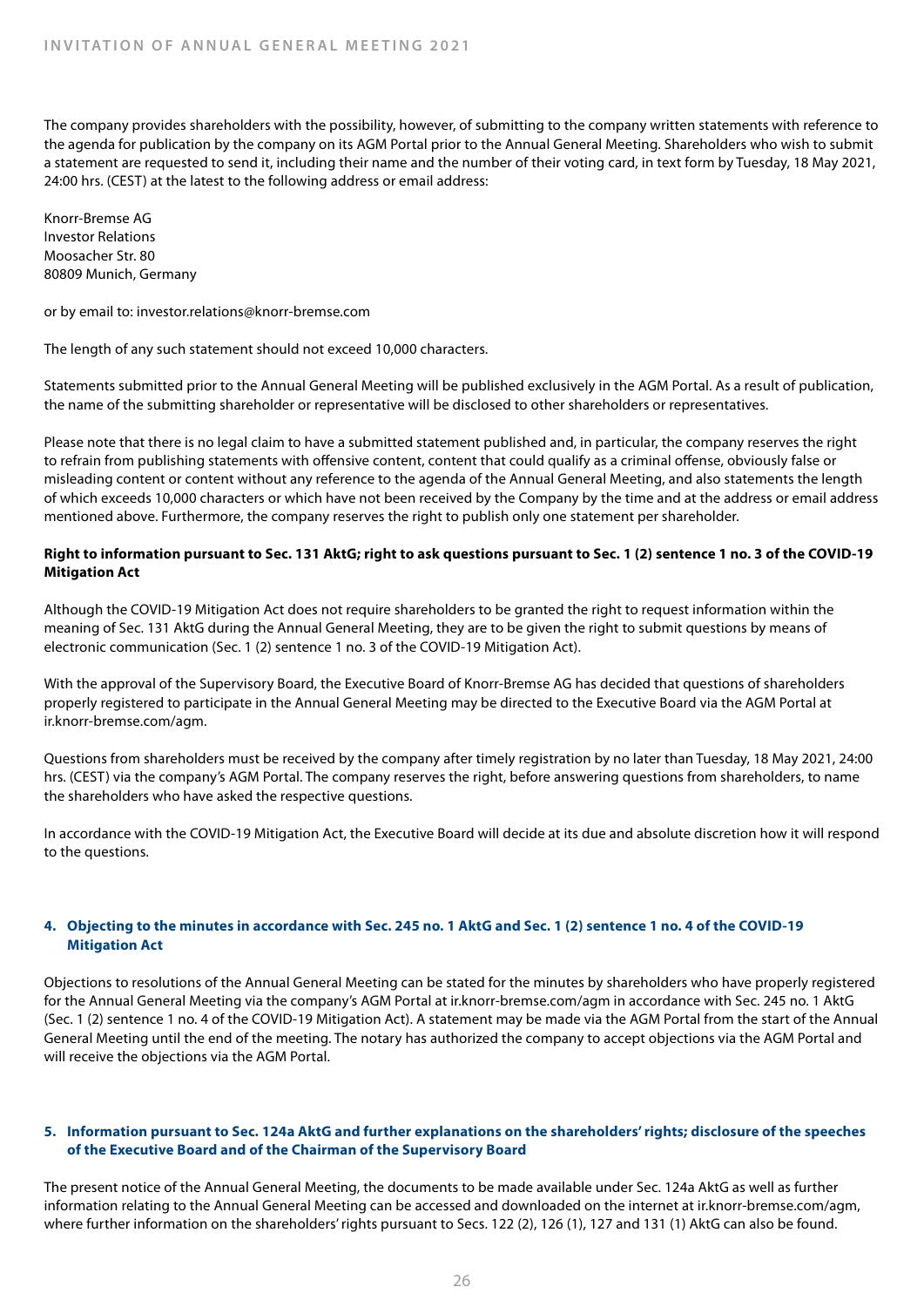The key messages of the speeches of the Executive Board and of the Chairman of the Supervisory Board will be made available on the internet at ir.knorr-bremse.com/agm on 17 May 2021 at the latest. Adjustments based on current developments remain possible.

After the Annual General Meeting, the voting results will be published on the same website. After the Annual General Meeting, a confirmation of the counting of the votes pursuant to Sec. 129 (5) AktG can be requested via the AGM Portal and downloaded within one month after the day of the Annual General Meeting.

#### **6. Broadcasting of the Annual General Meeting; video and audio recording**

In addition to the broadcasting of the entire Annual General Meeting for properly registered shareholders via the AGM Portal, the speeches of the Chairman of the Supervisory Board and of the Chairman of the Executive Board at the beginning of the Annual General Meeting will be transmitted live on the internet also for persons who have not registered to participate in the Annual General Meeting. After the Annual General Meeting, a recording of the speeches of the Executive Board will be available at ir.knorr-bremse. com/agm.

#### **7. Information on data protection for shareholders**

As the data controller, Knorr-Bremse AG, Moosacher Str. 80, 80809 Munich, Germany, processes personal data of shareholders (e.g., last name and first name, address, email address, number and class of shares, type of ownership of the shares, absentee votes/instructions, voting card number and personal login details for the AGM Portal) as well as personal data of the shareholder representatives, where applicable, in accordance with applicable data protection laws. The processing of personal data is legally required for the proper preparation, holding and follow-up of the Knorr-Bremse AG Annual General Meeting, for the exercise of voting rights, and for electronic participation. The legal basis for the processing of personal data is point (c) of Art. 6 (1) sentence 1 of the General Data Protection Regulation ("**GDPR**") in conjunction with Secs. 67e, 118 et seqq. AktG and in conjunction with Sec. 1 of the COVID-19 Mitigation Act. In addition, data processing that is necessary for the organization of the Annual General Meeting (e.g., publication of comments on the agenda submitted in advance via the AGM Portal) can take place on the basis of overriding legitimate interests (point (f) of Art. 6 (1) sentence 1 GDPR). Knorr-Bremse AG will generally receive the shareholders' personal data via the registration office of the credit institution that the shareholders have entrusted with the safekeeping of their shares (so-called depository bank). In some cases, Knorr-Bremse AG may receive personal data directly from shareholders.

The service providers commissioned by Knorr-Bremse AG for the purpose of organizing the Annual General Meeting will process the personal data of shareholders and shareholder representatives exclusively as instructed by Knorr-Bremse AG and only to the extent this is necessary for the performance of the services commissioned. In addition, personal data of shareholders or shareholder representatives who exercise their voting rights will be made accessible to other shareholders and shareholder representatives who participate in the Annual General Meeting electronically subject to the statutory requirements (in particular via the list of participants, Sec. 129 AktG). The same applies mutatis mutandis to questions that shareholders or, where applicable, shareholder representatives may have submitted beforehand (Sec. 1 (2) sentence 1 no. 3, sentence 2 of the COVID-19 Mitigation Act) and to comments submitted in advance with reference to the agenda. Personal data of shareholders or, where applicable, shareholder representatives will also be published or made available to other shareholders and shareholder representatives under certain conditions and subject to the statutory requirements in the event of requests for additions to the agenda, countermotions, election proposals or lodged objections. Furthermore, Knorr-Bremse AG may be obligated to transmit personal data of shareholders or shareholder representatives to further recipients, such as, for instance, public authorities, in order to comply with statutory reporting obligations.

Knorr-Bremse AG will erase the shareholders' and shareholder representatives' personal data in accordance with the statutory provisions, in particular if the personal data is no longer required for the original purpose of collection or processing, the data is no longer required in connection with administrative or court proceedings, if any, and if no statutory record retention requirements apply.

Subject to the statutory requirements, shareholders or, where applicable, shareholder representatives have the right to receive information about their processed personal data and to request the rectification or erasure of their personal data or the restriction of the processing thereof. Shareholders or, where applicable, shareholder representatives can exercise these rights free of charge in relation to Knorr-Bremse AG by using the email address datenschutzbeauftragter@knorr-bremse.com. In addition, the shareholders or, where applicable, shareholder representatives have the right to lodge a complaint with the supervisory authorities.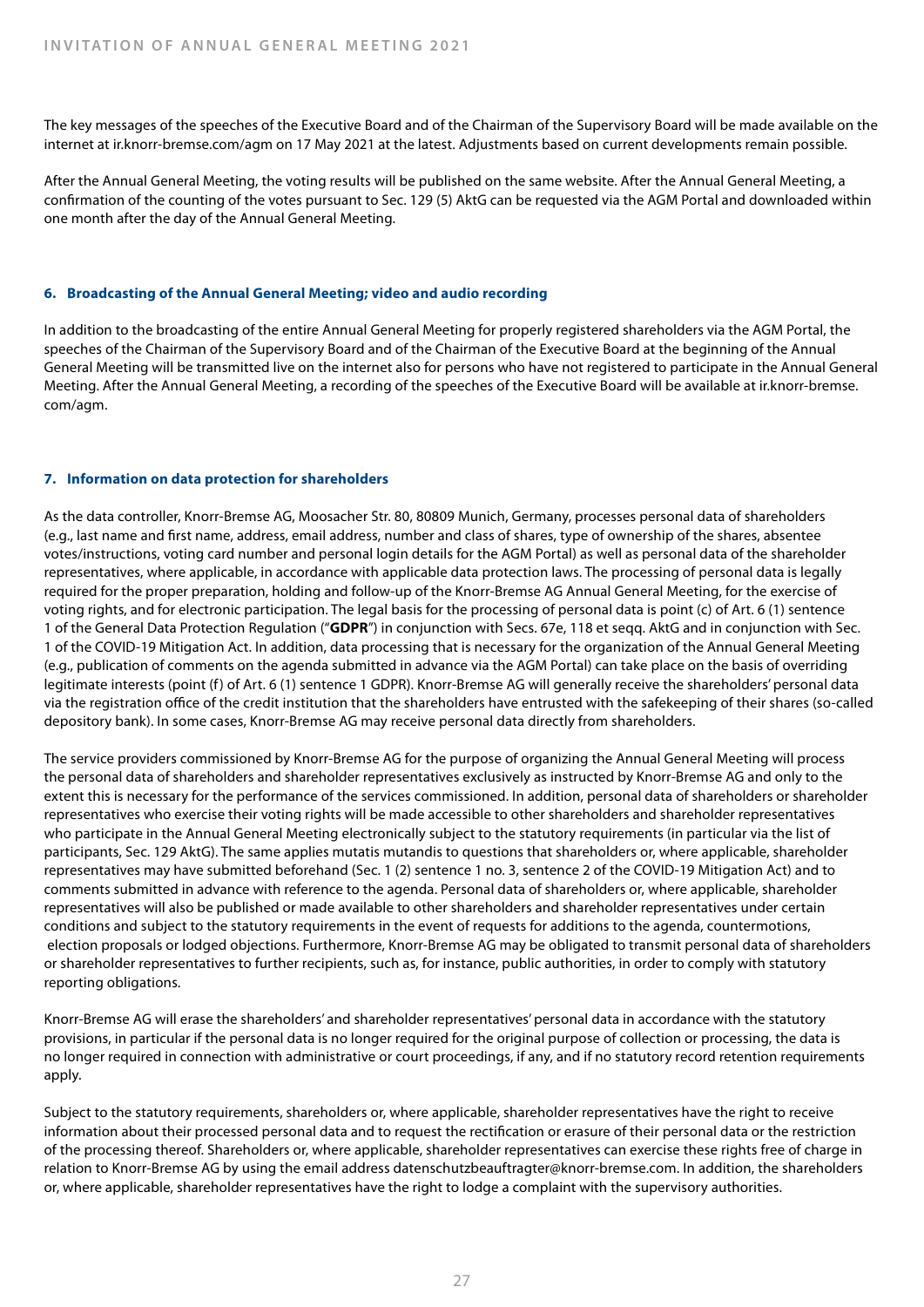If personal data are processed on the basis of point (f) of Art. 6 (1) sentence 1 GDPR, shareholders or, where applicable, shareholder representatives also have the right to object subject to the statutory requirements.

Shareholders and shareholder representatives may address their questions or comments on the processing of personal data to the data protection officer of Knorr-Bremse AG at

Knorr-Bremse AG Data Protection Officer (Datenschutzbeauftragte) Moosacher Str. 80 80809 Munich, Germany

datenschutzbeauftragter@knorr-bremse.com

Additional information on data protection is available for shareholders and shareholder representatives on the website of Knorr-Bremse AG at ir.knorr-bremse.com/agm.

Munich, March 2021 **Knorr-Bremse AG The Executive Board**